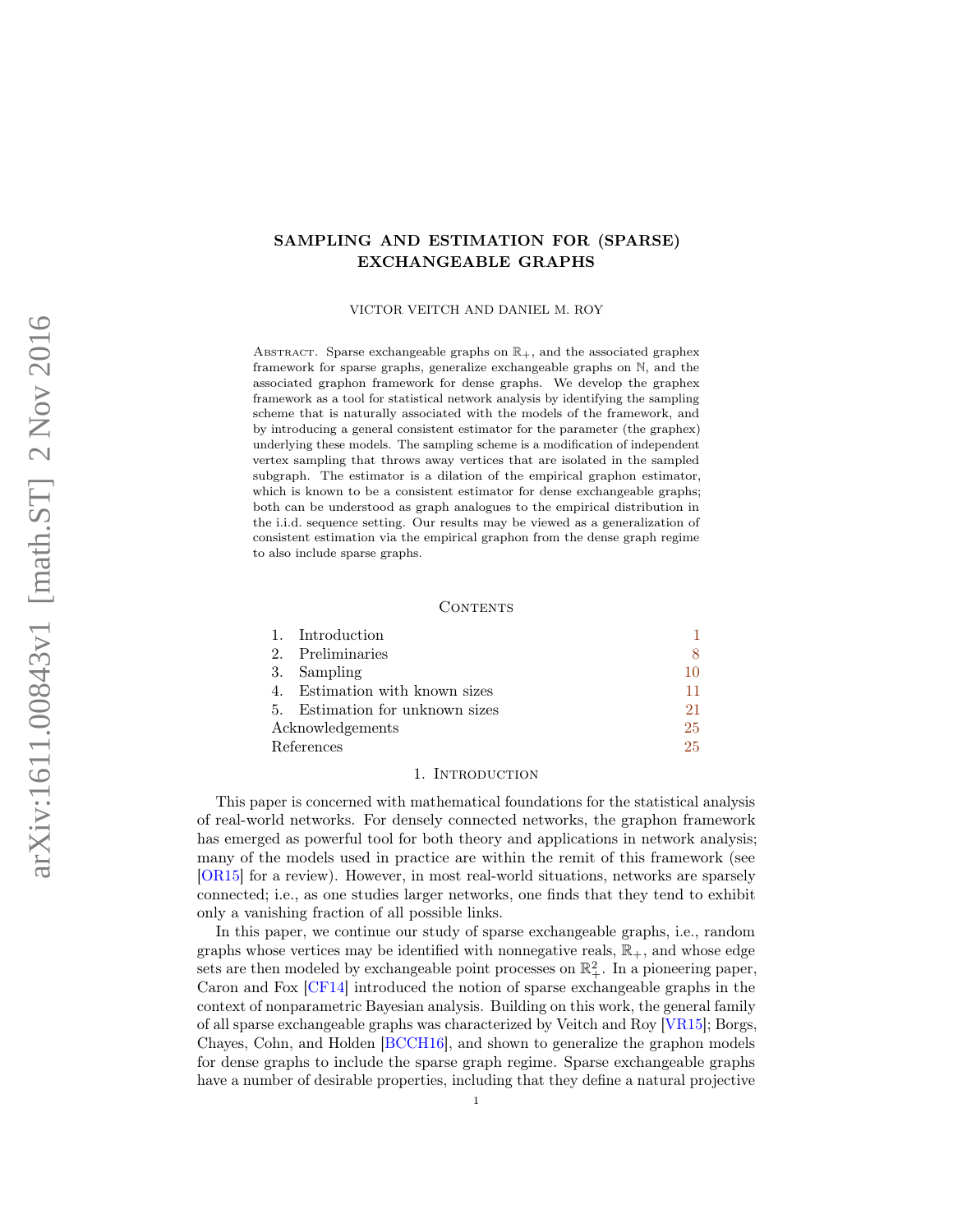family of subgraphs of growing size, which can be used to model the process of observing a larger and larger fraction of a fixed underlying network. This property also provides a firm foundation for the study of various asymptotics, as demonstrated by [\[VR15;](#page-24-4) [BCCH16\]](#page-24-5) and the results here. [\[VR15\]](#page-24-4) characterized the asymptotic degree distribution and connectedness of sparse exchangeable graphs, demonstrating that sparse exchangeable graphs allow for sparsity and admit the rich graph structure (such as small-world connectivity and power law degree distributions) found in large real-world networks. On this basis, Veitch and Roy argue that sparse exchangeable graphs can serve as a general statistical model for network data. Despite our understanding of these models, the statistical meaning remains somewhat opaque. Put simply, when would it be natural to use the sparse exchangeable graph model?

The present paper further develops this framework for statistical network analysis by answering two fundamental questions:

- (1) What is the notion of sampling naturally associated with this statistical network model? and
- (2) How can we use an observed dataset to consistently estimate the statistical network model?

The answers to these questions significantly clarify both the meaning of the modeling framework, and its connection to the dense graph framework and the classical i.i.d. sequence framework at the foundation of classical statistics. These questions may be viewed as specific examples of a general approach to formalizing the problem of statistical analysis on network data being carried out by Orbanz [\[Orb16\]](#page-24-6).

To explain the results, we first recall the modeling framework of [\[VR15;](#page-24-4) [BCCH16\]](#page-24-5). The basic setup introduces a family of finite, symmetric point processes  $\Gamma_s \subseteq$  $[0, s] \times [0, s]$ , for  $s \in \mathbb{R}_+$ , where each  $\Gamma_s$  is interpreted as the edge set of a random graph whose vertices are points in the interval [0, s]. Hence, for  $\theta, \theta' \in [0, s]$ , there is an edge between  $\theta$  and  $\theta'$  if and only if  $(\theta, \theta') \in \Gamma_s$ . The edge set  $\Gamma_s$  determines a graph over its active vertex set: those elements  $\theta \in [0, s]$  such that  $\theta$  exhibits some edge in  $\Gamma_s$ . Accordingly,  $(\Gamma_s)_{s \in \mathbb{R}_+}$  are understood as  $(\mathbb{R}_+$ -labeled) graph-valued random variables that are nested in the sense that  $\Gamma_r \subseteq \Gamma_s$  whenever  $r \leq s$ . We will argue below that the indices  $s \in \mathbb{R}_+$  are properly understood as specifying the sample *size* of the corresponding observations  $\Gamma_s$ .

The natural parameter of the distributions of these graphs is a *graphex*  $W =$  $(I, S, W)$  defined on some locally finite measure space  $(\theta, \mathcal{B}_{\theta}, \nu)$  where  $I \in \mathbb{R}_{+}$ ,  $S: \mathcal{O} \to \mathbb{R}_+$  is an integrable function, and  $W: \mathcal{O}^2 \to [0,1]$  is a symmetric function satisfying several weak integrability conditions we formalize later. (Without loss of generality, one can always take  $(\theta, \mathcal{B}_{\theta})$  to be the non-negative reals,  $\mathbb{R}_{+}$ , with its standard Borel structure, and take  $\nu$  to be Lebesgue measure  $\Lambda$ .) The component  $W$  is a natural generalization of the graphon of the dense graph models  $[VR15;$ [BCCH16\]](#page-24-5), and for this reason we refer to it as a graphon. Although the results of the present paper hold for general graphexes, for simplicity of exposition, we will temporarily restrict our attention to graphexes of the form  $W = (0, 0, W)$ , giving a full treatment in subsequent sections.

We begin by giving a construction of the graphex process for a graphex of the form  $W = (0, 0, W)$ : Let  $\Pi$  be a Poisson (point) process on  $\mathbb{R}_+ \times \mathcal{O}$  with intensity  $\Lambda \otimes \nu$ , i.e., for two intervals  $J_1, J_2 \subseteq \mathbb{R}_+$  and two measurable subsets  $B_1, B_2 \subseteq \vartheta$ , the number of points of  $\Pi$  in  $J_1 \times B_1$  and in  $J_2 \times B_2$  are Poisson random variables with mean  $|J_1|\nu(B_1)$  and  $|J_2|\nu(B_2)$  respectively, where  $|J_i| = \Lambda(J_i)$  is the length of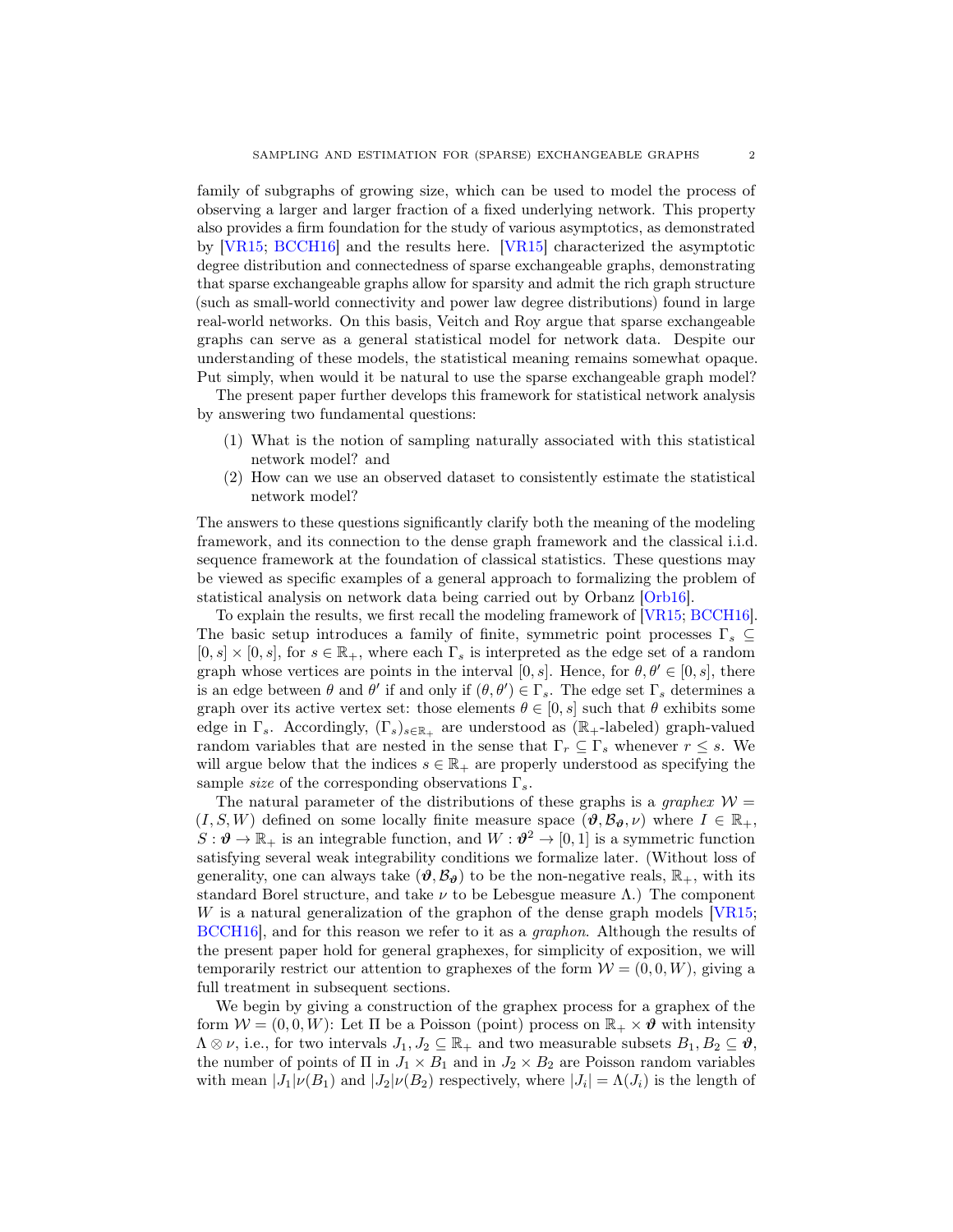the interval, and these variables are even independent when  $J_1 \times B_1 \cap J_2 \times B_2 = \emptyset$ . (If  $\nu$  is also Lebesgue measure on  $\mathbb{R}_+$ , then  $\Pi$  is then simply a unit-rate Poisson process on  $\mathbb{R}^2_+$ .) Write  $\{(\theta_i, \vartheta_i)\}_{i\in\mathbb{N}}$  for the points of  $\Pi$ , let  $\Pi_s$  be the restriction of II to [0, s]<sup>2</sup>, and let  $(ζ_{\{i,j\}})_{i≤j∈N}$  be an i.i.d. collection of uniform random variables in [0, 1].

For every  $s \in \mathbb{R}_+$ , define the size-s random edge set  $\Gamma_s$  on  $[0, s]$  to be exactly the set of distinct pairs  $(\theta_i, \theta_j)$  where  $\theta_i, \theta_j \leq s$  and  $\zeta_{\{i,j\}} \leq W(\vartheta_i, \vartheta_j)$ . In other words, for every distinct pair of points  $(\theta, \vartheta), (\theta', \vartheta') \in \Pi_s$ , the edge set  $\Gamma_s$  includes the edge  $(\theta, \theta')$  independently with probability  $W(\vartheta, \vartheta')$ . The vertex set of the graph corresponding to the edge set  $\Gamma_s$  is defined to be those points that appear in some edge; hence, this model does not allow for isolated vertices. The entire family of graphs  $\Gamma_s$ , for  $s \in \mathbb{R}_+$ , is a projective family with respect to subset restriction, i.e.,  $\Gamma_r = \Gamma_s \cap [0, r]^2$  for every  $r, s \in \mathbb{R}_+$  with  $r \leq s$ . See Fig. [1](#page-3-0) for an illustration of the generative model for a general graphex  $W$  defined on  $\mathbb{R}_+$  with Lebesgue measure. A rigorous definition is provided in Section [2.](#page-7-0)

We refer to  $\Gamma$  as the *graphex process* generated by W: we also use this nomenclature for the family  $(\Gamma_s)_{s\in\mathbb{R}_+}$ . Note that the  $\Gamma$  has the property that its distribution is invariant to the action of the maps  $(x, y) \mapsto (\phi(x), \phi(y))$ , where  $\phi : \mathbb{R}_+ \to \mathbb{R}_+$  is measure preserving. A random graph with this property is called a sparse exchangeable graph [\[CF14\]](#page-24-3). In Section [2,](#page-7-0) we quote the result due to Veitch and Roy [\[VR15\]](#page-24-4); Borgs, Chayes, Cohn, and Holden [\[BCCH16\]](#page-24-5), building off work by Kallenberg [\[Kal90\]](#page-24-7), that proves that every (sparse) exchangeable graph is a graphex process generated by some (potentially random) graphex. For a finite labeled graph  $G$ , such as each  $\Gamma_s$ , for  $s \in \mathbb{R}_+$ , we will write  $\mathcal{G}(G)$  to denote the *unlabeled*<sup>[1](#page-0-1)</sup> graph corresponding to G.

The first contribution of the present paper is the identification of a sampling scheme that is naturally associated with the graphex processes:

**Definition 1.1.** A *p*-sampling of an unlabeled graph  $G$  is obtained by selecting each vertex of G independently with probability  $p \in [0, 1]$ , and then returning the edge set of the random vertex-induced subgraph of G.

It is important to note that only the edge set of the vertex-induced subgraph is returned; in other words, vertices that are isolated from the other sampled vertices are thrown away. The key fact about this sampling scheme is that: For  $s > 0$  and  $r \in [0, s]$ , if  $G_r$  is an  $r/s$ -sampling of  $\mathcal{G}(\Gamma_s)$  then  $G_r \stackrel{d}{=} \mathcal{G}(\Gamma_r)$ . This result justifies the interpretation of the parameter s as a sample size.

In the estimation problem for the graphex process, the observed dataset is a realization of the random sequence of graphs  $G_1, G_2, \ldots$  such that  $G_k = \mathcal{G}(\Gamma_{s_k}),$ and  $s_1, s_2, \ldots$  is some sequence of sizes such that  $s_k \uparrow \infty$  as  $k \to \infty$ . The task is to take such an observation and return an estimate for  $W$ , where  $W$  is the graphex that generated  $(\Gamma_s)_{s\in\mathbb{R}_+}$ . Both the formulation and solution of this problem depend on whether the sizes  $s_k$  are included as part of the observations.

We first treat the simpler case where the sizes are known. To formalize the estimation problem we must introduce a notion of when one graphex is a good approximation for another. Intuitively, our notion is that, for any fixed s, a size-s

<sup>&</sup>lt;sup>1</sup>The unlabelled graph corresponding to a labelled graph  $G$  is the equivalence class of graphs isomorphic to G. Restricting ourselves to finite unlabelled graphs, we can represent the unlabelled graphs formally in terms of their homomorphism counts,  $(N_F)$ , where F ranges over the countable set of all finite simple graphs whose vertex set is [n] for some  $n \in \mathbb{N}$ , and  $N_F$  is the number of homomorphisms from  $F$  to  $G$ .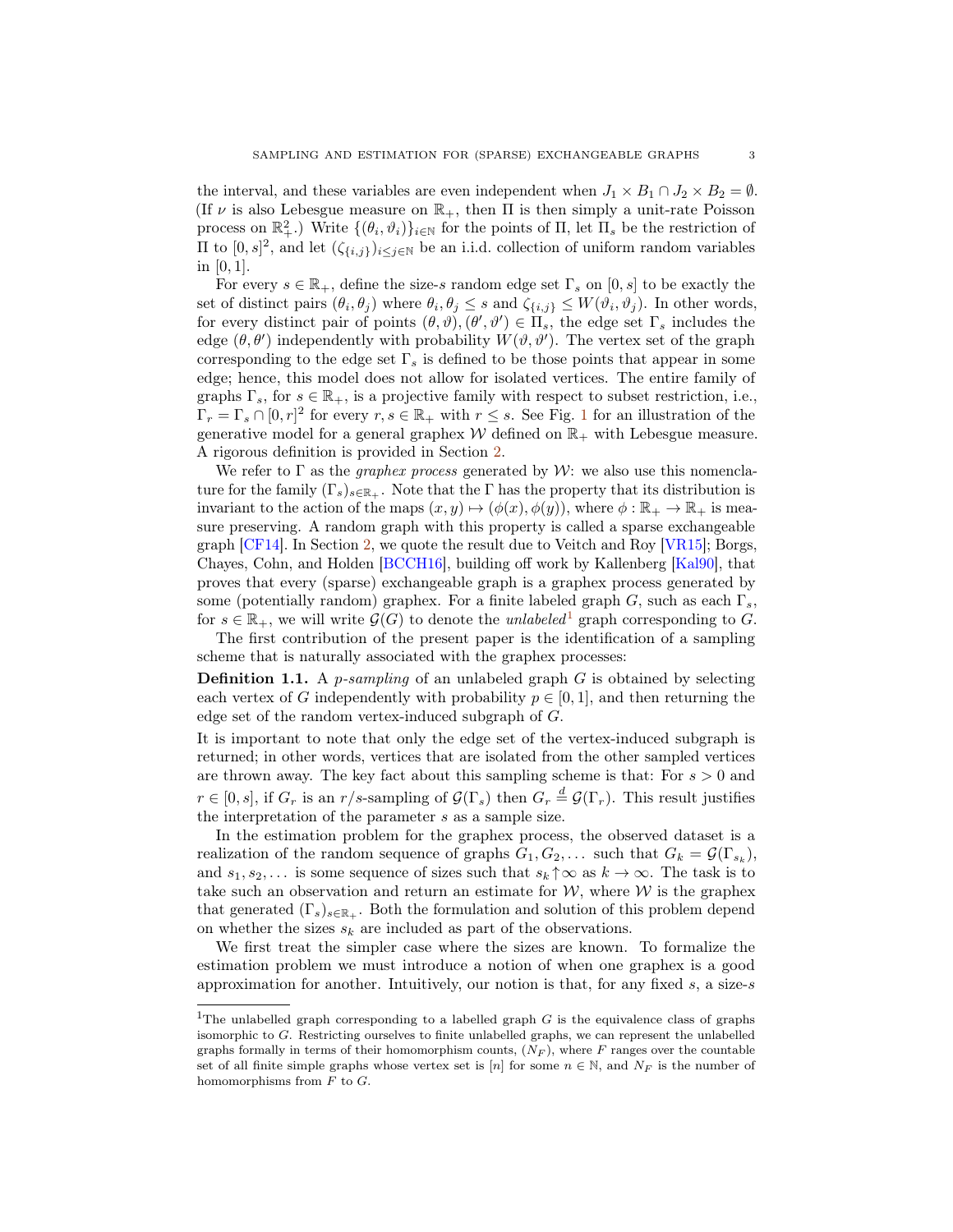<span id="page-3-0"></span>

FIGURE 1. Generative process of a graphex process generated by a graphex  $W =$  $(I, S, W)$  defined on  $\mathbb{R}_+$  with Lebesgue measure, observed at sizes s and t. First panel: a (necessarily truncated) realization of the latent Poisson process  $\Pi_t$  on  $[0, t] \times \mathbb{R}_+$ . A countably infinite number of points lie above the six points visualized. Second panel: Edges due to the graphon component  $W$  are sampled by connecting each distinct pair of points  $(\theta_i, \vartheta_i), (\theta_j, \vartheta_j) \in \Pi_t$  independently with probability  $W(\vartheta_i, \vartheta_j)$ . Integrability conditions on W imply that only a finite number of edges will appear, despite there being an infinite number of points in  $\Pi_t$ . Assume the three edges are the only ones. Third panel: The edge set  $\Gamma_t$  represented as an adjacency measure on  $[0, t]^2$ . The edges in the graphon component appears as (symmetric pairs of) black dots; the edges corresponding to the star component S appear in green; the isolated edges (from the  $I$  component) appear in blue. At size  $s$ , only the edges in  $[0, s]^2$  (inner dashed black line) appear in the graph. The edges  $\{\theta_j, \sigma_{jk}\}$ of the star (S) component of the process (green) centered at  $\theta_i$  are realizations of a rate- $S(\vartheta_i)$  Poisson process  $\{\sigma_{ik}\}\$ along the line through  $\theta_i$  (show as green dots along grey dotted lines). Hence, at size t, each point  $\theta_i$  is the center of Poi $(t S(\vartheta_i))$ star process rays. The edges  $\{\rho_i, \rho'_j\}$  generated by the isolated edge (I) component of the process (blue) are a realization of a rate-I Poisson process on the upper (or lower) triangle of  $[0, t]^2$ , reflected. At size t, there are  $Poi(t^2 I)$  isolated edges due to this part of the graphex. The final panel shows the graphs corresponding to the sampled adjacency measure at sizes s and t.

random graph generated by an estimator should be close in distribution to a size-s random graph generated by the true graphex. Let  $\mathrm{uKEG}(\mathcal{W},s)$  be the distribution of an unlabeled size-s graphex process, i.e., the distribution of  $\mathcal{G}(\Gamma_s)$  where  $\Gamma$  is generated by  $W$ . Approximation is then formalized by the following notion of convergence:

**Definition 1.2.** Write  $\mathcal{W}_k \to_{\text{GP}} \mathcal{W}$  as  $k \to \infty$ , when  $\text{uKEG}(\mathcal{W}_k, s) \to \text{uKEG}(\mathcal{W}, s)$ weakly as  $k \to \infty$ , for all  $s \in \mathbb{R}_+$ .

Our goal in the estimation problem is then to take a sequence of observations and use these to produce a sequence of graphexes  $W_1, W_2, \ldots$  that are consistent in the sense that  $W_k \rightarrow_{\text{GP}} W$  as  $k \rightarrow \infty$ . This is a natural analogue of the definition of consistent estimation used for the convergence of the empirical cumulative distribution function in the i.i.d. sequence setting, and of the definition of consistent estimation used for the convergence of the empirical graphon in the dense graph setting.

Let  $v(G)$  denote the number of vertices of graph G. Our estimator is the *dilated* empirical graphon

$$
\hat{W}_{(G_k, s_k)} : [0, v(G_k)/s_k)^2 \to \{0, 1\},\tag{1.1}
$$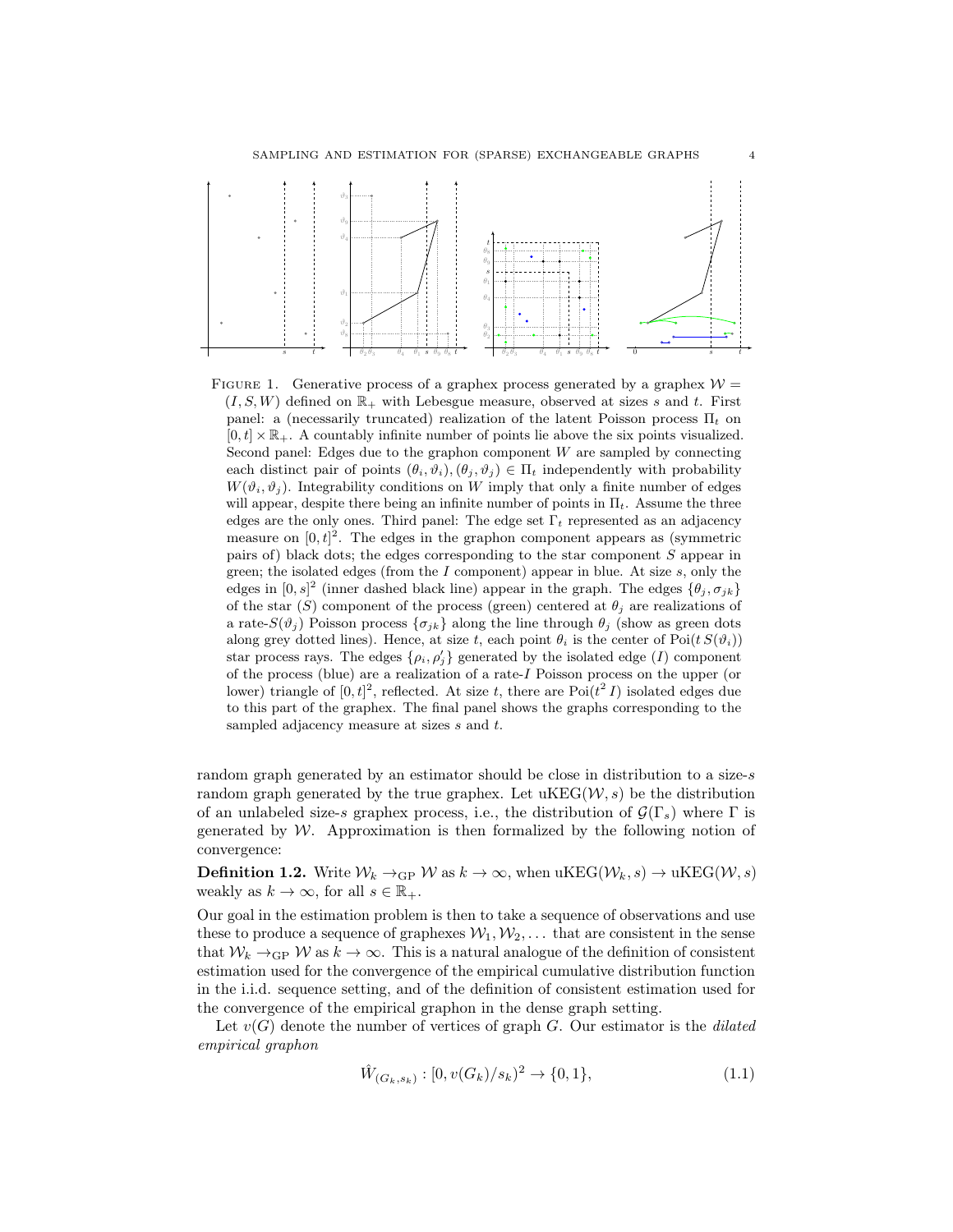defined by transforming the adjacency matrix of  $G_k$  into a step function on  $[0, v(G_k)/s_k)^2$  where each pixel has size  $1/s_k \times 1/s_k$ ; see Fig. [2.](#page-5-0) Intuitively, when the generating graphex is  $W = (0, 0, W)$ , we have  $s_k \uparrow \infty$  as  $k \to \infty$ , and the estimator is an increasingly higher and higher resolution pixel picture of the generating graphon. Formally, given a non-empty finite graph G with n vertices labeled  $1, \ldots, n$ , we define the empirical graphon  $\tilde{W}_G : [0, 1]^2 \to \{0, 1\}$  by partitioning [0, 1] into adjacent intervals  $I_1, \ldots, I_n$  each of length  $1/n$  and taking  $W_G = 1$  on  $I_i \times I_j$  if i and j are connected in G, and taking  $\tilde{W} = 0$  otherwise. The dilated empirical graphon with dilation s is then defined by  $\hat{W}_{(G,s)}(x,y) = \tilde{W}_G(x/s, y/s)$ . To map an unlabeled graph to a (dilated) empirical graphon we must introduce a labeling of the vertices. Notice that if  $\phi : \mathbb{R}_+ \to \mathbb{R}_+$  is a measure-preserving transformation,  $\phi \otimes \phi$  is the map  $(\phi \otimes \phi)(x, y) = (\phi(x), \phi(y)), W = (I, S, W),$  and  $W' = (I, S \circ \phi, W \circ (\phi \otimes \phi)),$ then  $\mathrm{uKEG}(\mathcal{W}, s) = \mathrm{uKEG}(\mathcal{W}', s)$  for all  $s \in \mathbb{R}_+$ . In particular, the dilated empirical graphon functions corresponding to different labelings of the vertices of G are related by obvious measure-preserving transformations in this way. For the purposes of this paper, graphexes that give rise to the same distributions over graphs are equivalent. We then define the empirical graphon of an unlabeled graph to be the empirical graphon of that graph with some arbitrary labeling, and we define the dilated empirical graphon similarly. These functions may be thought as arbitrary representatives of the equivalence class on graphons given by equating two graphons whenever they correspond to isomorphic graphs.

The first main estimation result is that  $\hat{W}_{(G_k,s_k)} \to_{\text{GP}} W$  in probability as  $k \to \infty$ . That is, for every infinite sequence  $N \subseteq N$  there is a further infinite subsequence  $N' \subseteq N$  such that  $\hat{W}_{(G_k, s_k)} \to_{\text{GP}} W$  almost surely along  $N'$ . Subject to an additional technical constraint (implied by integrability of  $W$ ) the convergence in probability may be replaced by convergence almost surely. Note that consistency holds for observations generated by an arbitrary graphex  $W = (I, S, W)$ , not just those with the form  $W = (0, 0, W)$ ; see Fig. [3.](#page-6-0)

We now turn to the setting where the observation sizes  $s_1, s_2, \ldots$  are not included as part of the observations. In this case, we study two natural models for the dataset. The first is to treat the observed graphs  $G_k$  as realizations of  $\mathcal{G}(\Gamma_{s_k})$  for some (unknown) sequence  $s_k \uparrow \infty$  as  $k \to \infty$  that is independent of Γ. Another natural model is to take  $G_1, G_2, \ldots$  to be the sequence of all distinct graph structures taken on by  $(\Gamma_s)_{s\in\mathbb{R}_+}$ ; in this case, for all k, we take  $G_k = \mathcal{G}(\Gamma_{\tau_k})$ , where  $\tau_k$  is the latent size at the kth occasion that the graph structure changes. In this later case, we call  $\mathscr{G}(\Gamma) = (\mathcal{G}(\Gamma_{\tau_1}), \mathcal{G}(\Gamma_{\tau_2}), \dots)$  the graph sequence of  $\Gamma$ . (We define the graph sequence formally in Section [2.](#page-7-0))

Intuitively,  $\mathscr{G}(\Gamma)$  is the graphex process  $\Gamma$  with the size information stripped away. In this sense, the graph sequence of  $\Gamma$  is the random object naturally associated to  $W$  when the sizes are unobserved. Thus, in this setting, convergence in distribution of the graph sequences induced by the estimators is a natural notion of consistency.

**Definition 1.3.** Write  $\mathcal{W}_k \to_{\text{GS}} \mathcal{W}$  as  $k \to \infty$  when  $\mathscr{G}(\Gamma^k) \xrightarrow{d} \mathscr{G}(\Gamma)$  as  $k \to \infty$ , for  $\Gamma^k$  generated by  $W_k$  and Γ generated by W.

The notion of consistent estimation corresponding to this convergence is that, for any fixed  $\ell \in \mathbb{N}$ , the distribution of the length  $\ell$  prefix of the graph sequence generated by the estimator should be close to the distribution of the length  $\ell$  prefix of the graph sequence generated by  $W$ . Convergence in distribution of every finite-size prefix is equivalent to convergence in distribution of the entire sequence.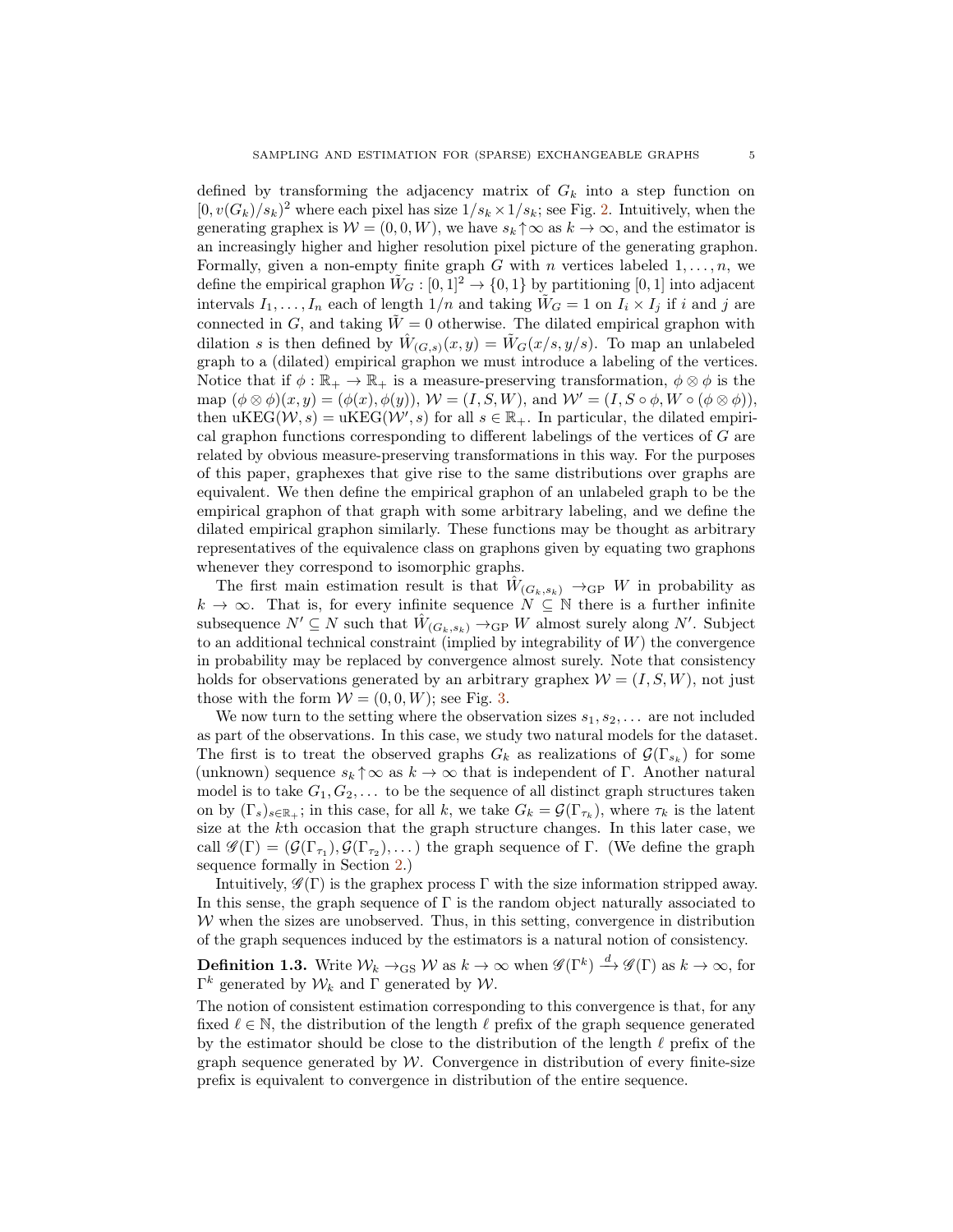<span id="page-5-0"></span>

Figure 2. Realizations of dilated empirical graphons of graphex processes generated by  $(0, 0, W)$  for W given in the rightmost column, at observation sizes given in the bottom row. Note that the ordering of the vertices used to define the estimator is arbitrary. Here we have suggestively ordered the vertices according to the latent values from the process simulations; with this ordering the dilated empirical graphons are approximate pixel pictures of the generating graphon where the resolution becomes finer as the observation size grows. All three graphons satisfy  $\|W\|_1 = 1$ , and thus the expected number of edges (black pixels) at each size s is  $\frac{1}{2}s^2$  in each column. Note that the rate of dilation is faster for sparser graphs; as established in [\[VR15\]](#page-24-4), the topmost graphex process used for this example is sparser than the middle graphex process, and the graphon generating the bottom graphex process is compactly supported and thus corresponds to a dense graph.

To explain our estimator for this setting, we will need the following concept: **Definition 1.4.** Let  $c \in \mathbb{R}_+$  and let  $W = (I, S, W)$  be a graphex. A *c*-dilation of W is the graphex  $W^c = (c^2I, cS(\cdot/c), W(\cdot/c, \cdot/c)).$ 

The key fact about c-dilations is that  $\mathrm{uKEG}(\mathcal{W}, s) = \mathrm{uKEG}(\mathcal{W}^c, s/c)$  for all  $s \in \mathbb{R}_+$ , and thus also  $\mathscr{G}(\Gamma) \stackrel{d}{=} \mathscr{G}(\Gamma^c)$  whenever  $\Gamma$  is generated by W and  $\Gamma^c$  is generated by  $W<sup>c</sup>$ . That is, the law of the graph sequence is invariant to dilations of the generating graphex. This means, in particular, that the dilation of a graphex is not an identifiable parameter when the observation sizes are not included as part of the observation. The obvious guess for the estimator in this setting is then the estimator for the known-sizes setting with the dilation information stripped away. That is, our estimator is the dilated empirical graphon modulo dilation; i.e., it is simply the empirical graphon  $\tilde{W}_{G_k} : [0,1]^2 \to [0,1]$  defined above. In this setting, the empirical graphon is acting as a representative of its equivalence class under the relation that equates graphons that generate graph sequences with the same laws. The main estimation result is that if either

- (1) There is some (possibly random) sequence  $(s_k)$ , independent from  $\Gamma$ , such that  $s_k \uparrow \infty$  a.s. and  $G_k = \mathcal{G}(\Gamma_{s_k})$  for all  $k \in \mathbb{N}$ , or
- $(2)$   $(G_1, G_2, \ldots) = \mathscr{G}(\Gamma),$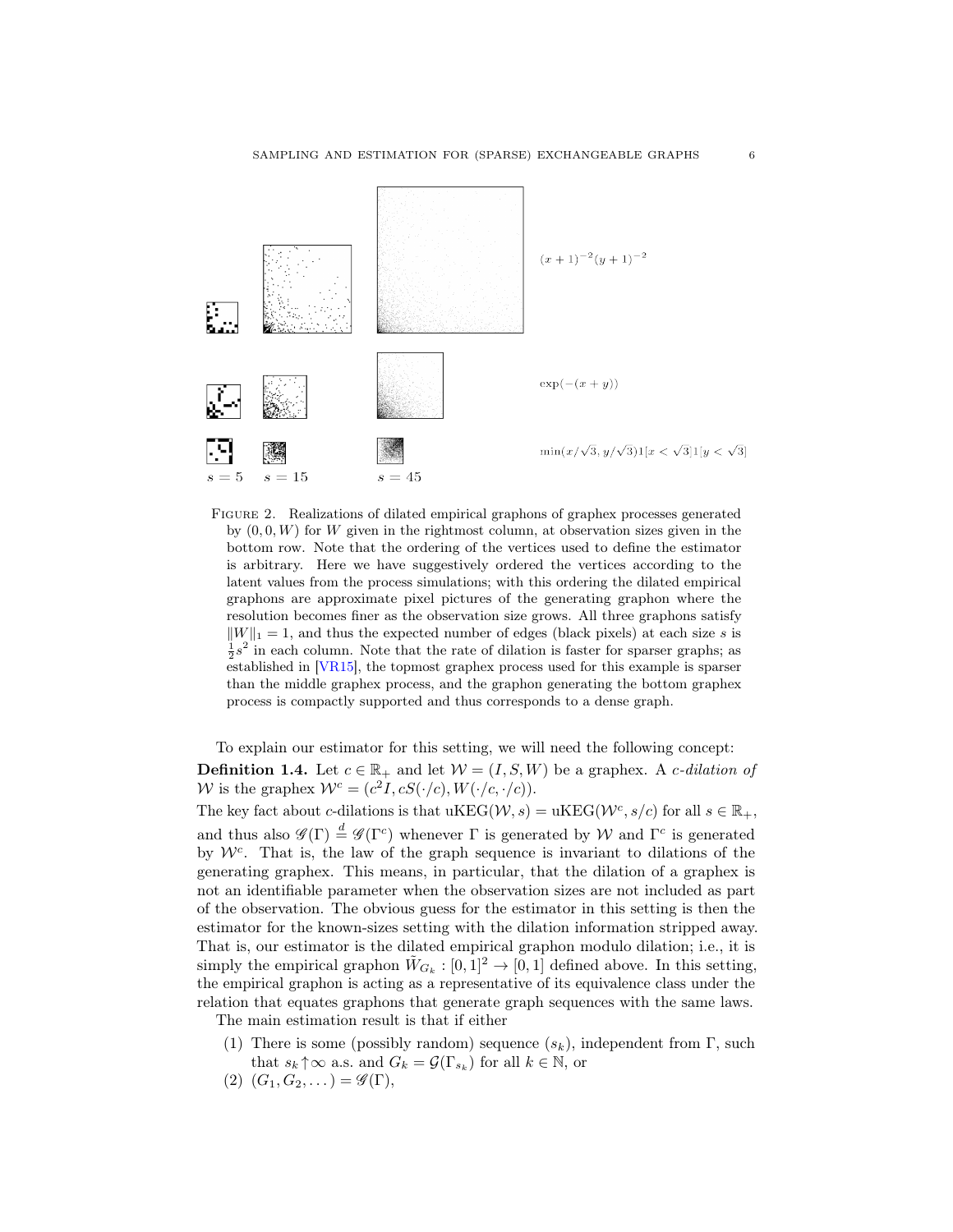<span id="page-6-0"></span>

FIGURE 3. Realization of unlabeled graphex process generated by  $W = (I, S, W)$  at size  $s = 15$  (right panel), and associated dilated empirical graphon (left and center panels). The generating graphex is  $W = (x+1)^{-2}(y+1)^{-2}$ ,  $S = 1/2 \exp(-(x+1))$ , and  $I = 0.1$ . The observation size is  $s = 15$ . The dilated empirical graphex is pictured as two equivalent representations  $\hat{W}_{(G,15)}$  and  $\hat{W}'_{(G,15)}$ , each with support  $[0, 12)^2$  (180 vertices at size 15). Edges from the W component are shown in black, edges from the  $S$  component are shown in green, and edges from the  $I$  component are shown in blue. Recall that the ordering of the dilated empirical graphon is arbitrary, so the left and center panels depict different representations of the same estimator. The leftmost panel shows the dilated empirical graphon with a random ordering. The middle panel shows the dilated empirical graphon sorted to group the  $I$ ,  $S$ , and  $W$  edges, with the  $W$  edges sorted as in Fig. [2.](#page-5-0) The middle panel gives some intuition for why the dilated empirical graphon is able to estimate the entire graphex triple: When a graphex process is generated according to  $\hat{W}_{(G,15)}$ with latent Poisson process  $\Pi$ , the disjoint structure of the dilated graphon regions due to the I, S, and W components induces a natural partitioning of  $\Pi$  into independent Poisson processes that reproduce the independence structure used in the full generative model Eq. [\(2.1\)](#page-8-0).

then  $W_{G_k} \to_{\text{GS}} W$  in probability as  $k \to \infty$ . Subject to an additional technical constraint (implied by integrability), the convergence in probability may be strengthened to convergence almost surely.

Our estimation results are inspired by Kallenberg's development of the theory of estimation for exchangeable arrays [\[Kal99\]](#page-24-8). Restricted to the graph setting (that is, 2-dimensional arrays interpreted as adjacency matrices), and translated into modern language, that paper introduced the empirical graphon (although not named as such) and formalized consistency in terms of the weak topology:  $W_k \to W$  as  $k \to \infty$ when the graphs generated by  $W_k$  converge in distribution to the graphs generated by W. The estimation results of the present paper may be seen as generalizations of [\[Kal99\]](#page-24-8) to the sparse graph regime.

The present paper is also closely related to the recent paper [\[BCCH16\]](#page-24-5). Specialized to the case  $\mathcal{V} = \mathbb{R}_+$  equipped with Lebesgue measure, that paper extends the cut distance between compactly supported graphons—a core tool in the limit theory of dense graphs—to arbitrary integrable graphons. Convergence in the cut distance then gives a notion of limit for sequences of graphons. This is extended to a notion of convergence for sequences of (sparse) graphs by saying that a sequence  $G_1, G_2, \ldots$  converges in the stretched cut distance sense if and only if  $\hat{W}_{(G_1,\sqrt{e(G_1)}}, \hat{W}_{(G_2,\sqrt{e(G_2)}},\dots)$  converges with respect to the cut distance. That is,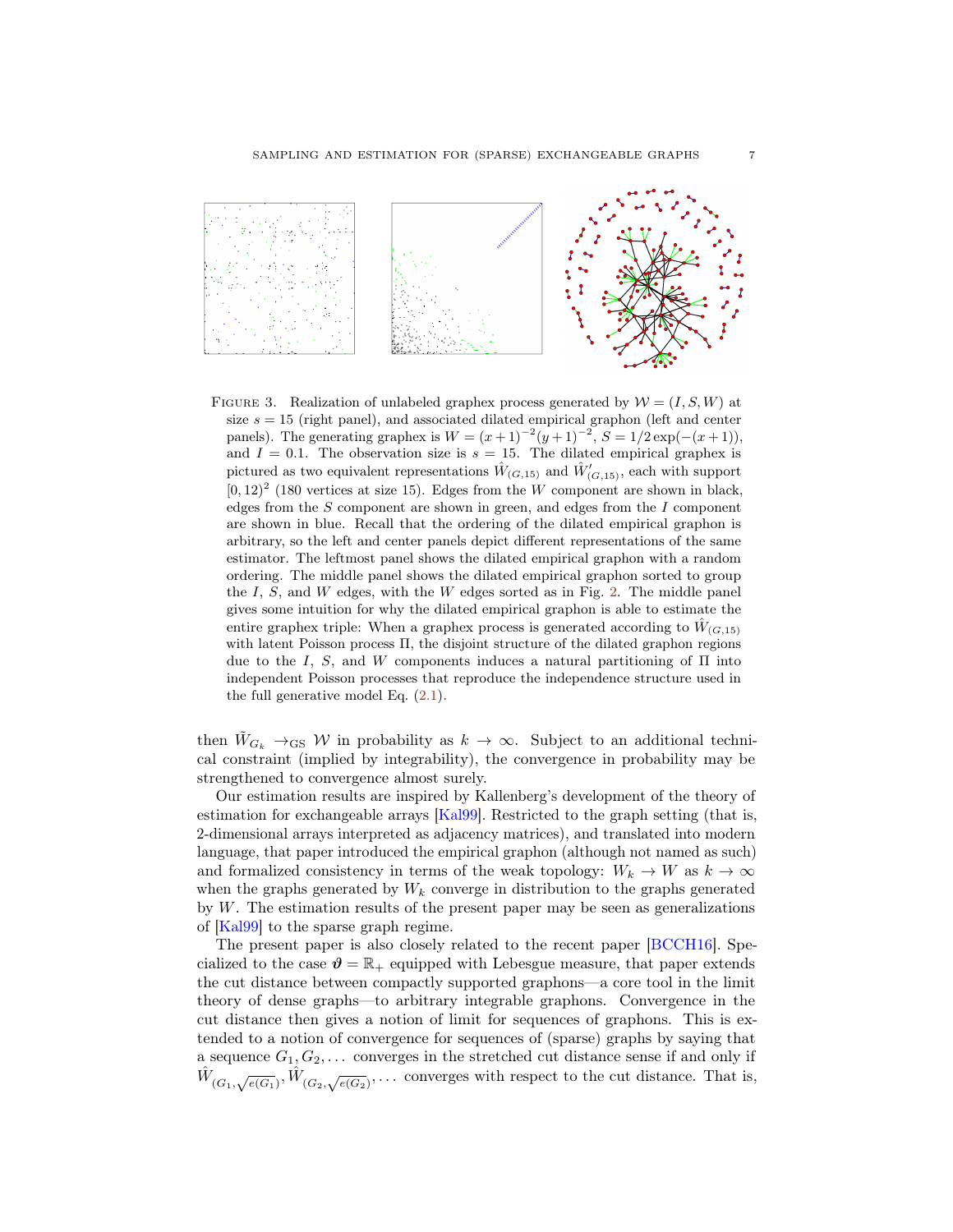each graph  $G_k$  is mapped to the empirical graphon dilated by  $v(G_k)/\sqrt{e(G_k)}$ . The same paper also establishes that  $e(G_k)/s_k^2 \to ||W||_1$  a.s.. Thus, in the  $||W||_1 = 1$  case, these dilated empirical graphons, considered as pixel pictures, will look asymptotically identical to the  $v(G_k)/s_k$ -dilated empirical graphons that we use as estimators in the known sizes case. This suggests that a close connection between consistent estimation and convergence in the cut distance. Indeed, in the dense graph setting these notions of convergence are known to be equivalent (in the dense setting, the convergence  $W_k \rightarrow_{\text{GP}} W$  as  $k \rightarrow \infty$  is equivalent to left convergence [\[DJ08\]](#page-24-9), and left convergence is equivalence to convergence in the cut norm [\[BCLS+08\]](#page-24-10)). An analogous result in the sparse graph setting would allow for a very different approach to proving our convergence result in the known size setting, restricted to the special case that the generating graphex is an integrable graphon.

The paper is organized as follows: In Section [2](#page-7-0) we give formal definitions for the basic tools of the paper. The sampling result is derived in Section [3.](#page-9-0) In Section [4](#page-10-0) we prove the estimation result for the setting where observation sizes are included as part of the observation. We build on this in Section [5](#page-20-0) to prove the estimation result for the setting where the true underlying observation sizes are not observed.

## 2. Preliminaries

<span id="page-7-0"></span>The basic object of interest in this paper is point processes on  $\mathbb{R}^2_+$ , interpreted as the edge sets of random graphs with vertices labeled in  $\mathbb{R}_+$ .

**Definition 2.1.** An *adjacency measure* is a purely atomic, symmetric, simple, locally finite measure on  $\mathbb{R}^2_+$ .

If  $\xi = \sum_{i,j} \delta_{(\theta_i, \theta_j)}$  is an adjacency measure then the associated graph with labels in  $\mathbb{R}_+$  is one with edge set  $\{(\theta_i, \theta_j)\}\$ , where  $\theta_i \leq \theta_j$ ; the vertex set is deduced from the edge set.

The defining property of graphex processes is that, intuitively speaking, the labels of the vertices of the graph are uninformative about the graph structure. This is formalized by requiring that the associated adjacency measure is jointly exchangeable, where

**Definition 2.2.** A random measure  $\xi$  on  $\mathbb{R}^2_+$  is *jointly exchangeable* if  $\xi \circ (\phi \otimes \phi) \stackrel{d}{=} \xi$ for any measure-preserving transformation  $\phi : \mathbb{R}_+ \to \mathbb{R}_+$ .

A representation theorem for jointly exchangeable random measures on  $\mathbb{R}^2_+$  was given by Kallenberg [\[Kal05;](#page-24-11) [Kal90\]](#page-24-7). This result was translated to the setting of ran-dom graphs in [\[VR15\]](#page-24-4). Writing  $\Lambda$  for Lebesgue measure and  $\mu_W(\cdot) = \int_{\mathbb{R}_+} W(x, \cdot) dx$ , the defining object of the representation theorem is:

**Definition 2.3.** A graphex is a triple  $(I, S, W)$ , where  $I \geq 0$  is a non-negative real,  $S: \mathbb{R}_+ \to \mathbb{R}_+$  is integrable, and the *graphon*  $W: \mathbb{R}_+^2 \to [0,1]$  is symmetric, and satisfies

(1)  $\Lambda\{\mu_W = \infty\} = 0$  and  $\Lambda\{\mu_W > 1\} < \infty$ ,

(2)  $\Lambda^2[W; \mu_W \vee \mu_W \leq 1] = \int_{\mathbb{R}_+^2} W(x, y) 1[\mu_W(x) \leq 1] 1[\mu_W(y) \leq 1] \mathrm{d}x \mathrm{d}y < \infty,$ (3)  $\int_{\mathbb{R}_+} W(x, x) dx < \infty$ .

We say that a graphex is non-trivial if  $I + ||S||_1 + ||W||_1 > 0$ , i.e. if it is not the case that the graphex is 0 a.e.

<span id="page-7-1"></span>The representation theorem is: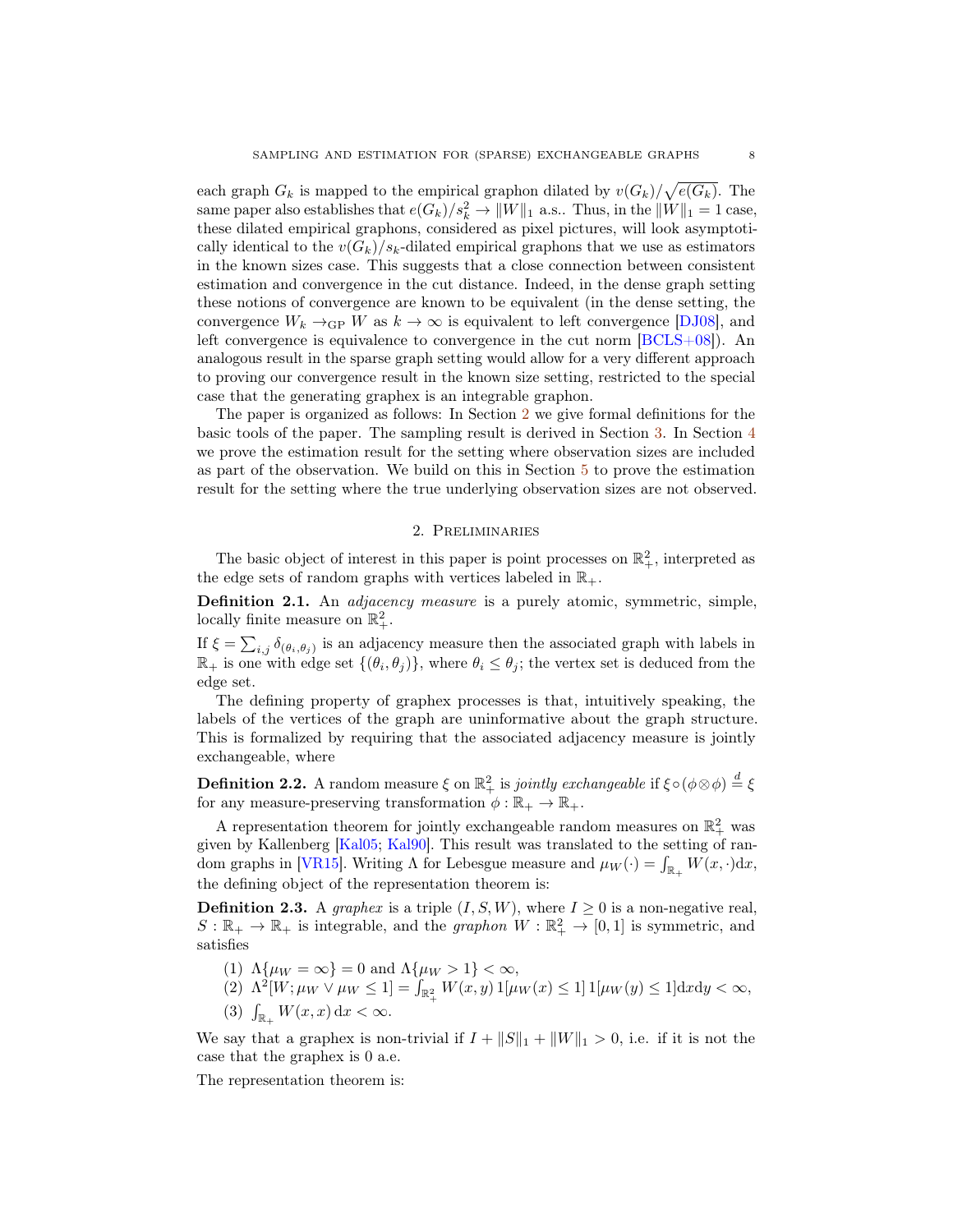**Theorem 2.4.** Let  $\xi$  be a random adjacency measure.  $\xi$  is jointly exchangeable iff there exists a (possibly random) graphex  $W = (I, S, W)$  such that, almost surely,

<span id="page-8-0"></span>
$$
\xi = \sum_{i,j} 1[W(\vartheta_i, \vartheta_j) \le \zeta_{\{i,j\}}] \delta_{\theta_i, \theta_j}
$$
  
+ 
$$
\sum_{j,k} 1[\chi_{jk} \le S(\vartheta_j)] (\delta_{\theta_j, \sigma_{jk}} + \delta_{\sigma_{jk}, \theta_j})
$$
  
+ 
$$
\sum_k 1[\eta_k \le I] (\delta_{\rho_k, \rho'_k} + \delta_{\rho'_k, \rho_k}),
$$
\n(2.1)

for some collection of independent uniformly distributed random variables  $(\zeta_{\{i,j\}})$  in [0,1]; some independent unit-rate Poisson processes  $\{(\theta_j, \vartheta_j)\}\$  and  $\{(\sigma_{ij}, \chi_{ij})\}_j$ , for  $i \in \mathbb{N}$ , on  $\mathbb{R}^2_+$  and  $\{(\rho_j, \rho'_j, \eta_j)\}$  on  $\mathbb{R}^3_+$ .

**Definition 2.5.** A *graphex process* associated with graphex  $(I, S, W)$  is the random adjacency measure  $\Gamma$  of the form given in Eq. [\(2.1\)](#page-8-0). The graphex process model is the family  $(\Gamma_s)_{s \in \mathbb{R}_+}$ , where  $\Gamma_s(\cdot) = \Gamma(\cdot \cap [0, s]^2)$ .

Remark 2.6. In [\[VR15\]](#page-24-4) the Kallenberg exchangeable graph was defined as the random graph with vertex labels in  $\mathbb{R}_+$  associated with Γ. The definition of the graphex process differs slightly, motivated by the use of techniques from the theory of distributional convergence of point processes, which makes explicit appeal to the point process structure desirable. It will sometimes be useful in exposition to conflate the graphex process with the associated labeled graph, so statements such as "the number of edges of  $\Gamma_s$ " are sensible.  $\triangleleft$ 

We will often have occasion to refer to the unlabeled finite graph associated with a finite adjacency measure.

**Definition 2.7.** Let  $\xi$  be a finite adjacency measure. The unlabelled graph associated with  $\xi$  is  $\mathcal{G}(\xi)$ .

A particularly important case is the graph associated to the size-s graphex process  $\Gamma_s$ , which is almost surely finite. We will have frequent occasion to refer to the distributions of both the labeled and unlabeled graphs:

**Definition 2.8.** Let  $(\Gamma_s)_{s \in \mathbb{R}_+}$  be a graphex process generated by W. The finite graphex process distribution with parameters W and s is  $\text{KEG}(\mathcal{W}, s) = P(\Gamma_s \in$  $\cdot$  |  $W, s$ ), and KEG( $W$ ) = KEG( $W, \infty$ ). The *finite unlabeled graphex process* distribution with parameters W and s is uKEG $(W, s) = P(\mathcal{G}(\Gamma_s) \in \cdot \mid W, s)$ .

In order to pass from  $\mathcal{G}(\xi)$  back to some adjacency measure  $\xi'$  such that  $\mathcal{G}(\xi') =$  $\mathcal{G}(\xi)$ , we must reintroduce labels. A simple scheme is to produce labels independently and uniformly in some range:

**Definition 2.9.** Let G be an unlabeled graph with edge set E, and let  $s > 0$ . A random labeling of G into  $[0, s]$ ,  $\mathsf{Lbl}_s(G, \{U_i\})$ , is a random adjacency measure  $\mathsf{Lbl}_s(G, \{U_i\}) = \sum_{(i,j)\in E} \delta_{(U_i, U_j)}$ , where  $U_i \stackrel{iid}{\sim} \text{Uni}[0, s]$ , for  $i \in \mathbb{N}$ . Where there is no risk of confusion, we will write  $\mathsf{Lbl}_s(G)$  for  $\mathsf{Lbl}_s(G, \{U_i\})$  where  $U_i \stackrel{iid}{\sim} \text{Uni}[0, t],$ for  $i \in \mathbb{N}$ , independently of everything else.

Because our notion of consistent estimation is a requirement of distributional convergence, the distributions of these random labelings will play a large role. Clearly, the distribution of  $\mathsf{Lbl}_s(G)$  is a measurable function of G and s.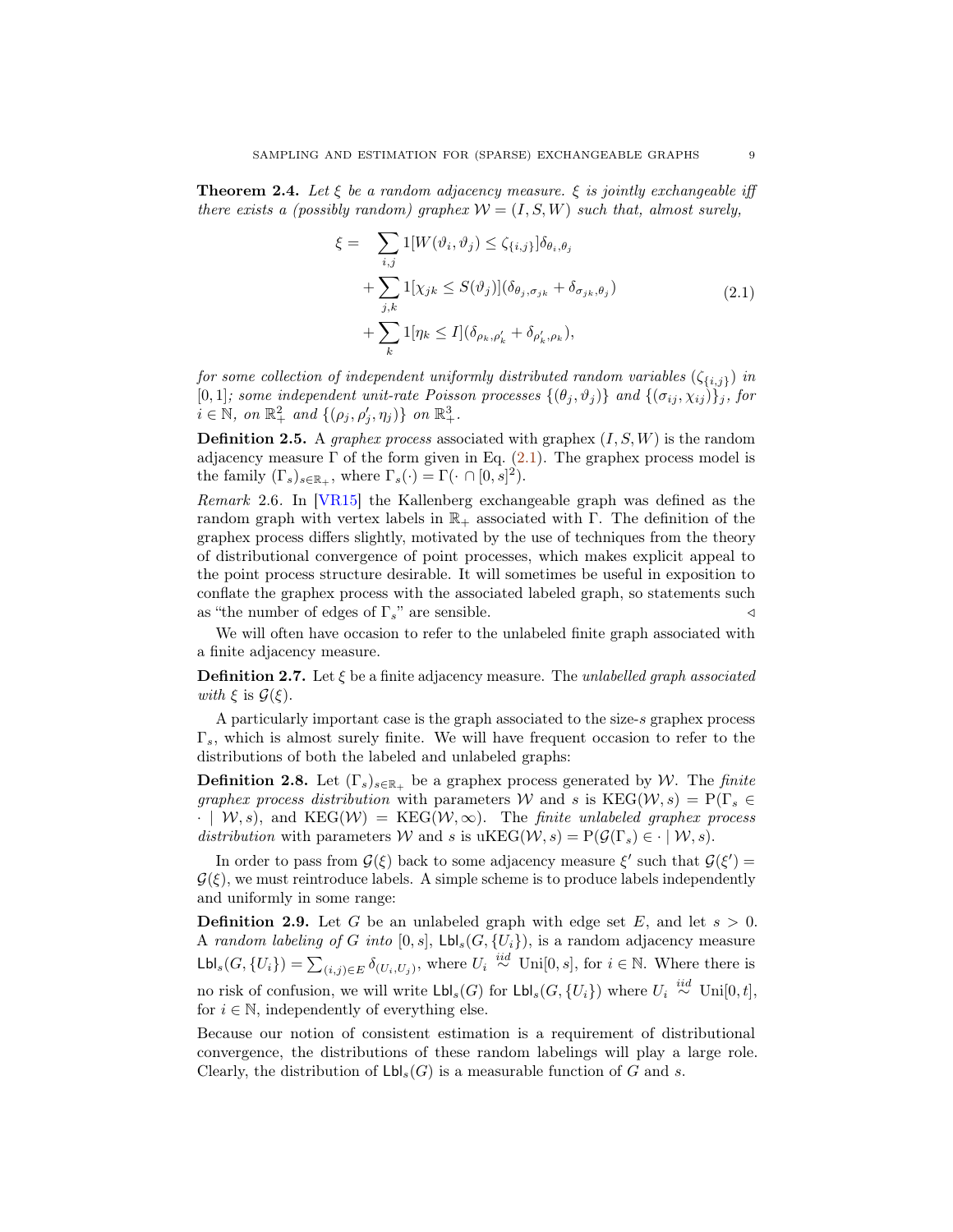**Definition 2.10.** We write  $\mathsf{embed}(G, s)(\cdot) = \mathrm{P}(\mathsf{Lbl}_s(G) \in \cdot)$  for the distribution of  $\mathsf{Lbl}_s(G)$ . When G is itself random, a random embedding of G into  $[0, s]$  is defined by embed $(G, s) = P[\text{Lbl}_s(G)|G].$ 

We typically think of graphex processes as defining a nested collection of  $\mathbb{R}_+$ labeled graph valued random variables  $(\Gamma_s)_{s\in\mathbb{R}_+}$ . In modeling situations where the labeling is irrelevant, it is natural to instead look at the (countable) collection of all distinct graph structures taken on by  $(\Gamma_s)_{s\in\mathbb{R}_+}$ ; this is the graph sequence associated with Γ. We now turn to formally defining the graph sequence associated with an arbitrary adjacency measure  $\xi$ . To that end, define  $E : \mathbb{R}_+ \to \mathbb{N}$  by

$$
E(s) = \frac{1}{2}\xi[0, s]^2 \quad \text{for } s \in \mathbb{R}_+.
$$
 (2.2)

In the absence of self loops,  $E(s)$  is the number of edges present between vertices with labels in  $[0, s]$ . In general, the jumps of E correspond with the appearance of edges.

**Definition 2.11.** Let  $\xi$  be an adjacency measure. The jump times of  $\xi$ , written as  $\tau(\xi)$ , is the sequence  $\tau_1, \tau_2, \ldots$  of jumps of E in order of appearance.

Note that the map  $\xi \mapsto \tau(\xi)$  is measureable. Intuitively,  $\tau_1, \tau_2, \ldots$  are the sample sizes at which edges are added to the unlabeled graph associated with the adjacency measure.

Let  $\chi_s$  denote the operation of restricting an adjacency measure to those vertices with labels in [0, s], in the sense that  $\chi_s \xi(\cdot) = \xi(\cdot \cap [0, s]^2)$ . We now formalize the sequence of all distinct unlabeled graphs associated with  $(\chi_s \xi)_{s \in \mathbb{R}_+}$ :

**Definition 2.12.** The graph sequence associated with  $\xi$ , written  $\mathscr{G}(\xi)$ , is the sequence  $\mathcal{G}(\chi_{\tau_1} \xi), \mathcal{G}(\chi_{\tau_2} \xi), \ldots$ , where  $\tau_1, \tau_2, \ldots$  are the jump times of  $\xi$ .

# 3. Sampling

<span id="page-9-0"></span> $\Gamma_r$ , a graphex process of size r, may be generated from  $\Gamma_s$ , a graphex process of size  $s > r$ , by restricting  $\Gamma_s$  to  $[0, r]^2$ . In this section we show that this restriction has a natural relation to p-sampling:  $\mathcal{G}(\Gamma_r)$  may be generated as an  $r/s$ -sampling of  $\mathcal{G}(\Gamma_s)$ .

The first result we need is that random labelings preserve the law of exchangeable adjacency measures. Intuitively, the labels of the size-s graphex process can be invented by labeling each vertex i.i.d.  $Unif[0, s]$ .

<span id="page-9-1"></span>**Lemma 3.1.** Let  $s > 0$  and let  $\Gamma_s$  be a size-s graphex process generated by W. Then,  $KEG(W, s) = \mathbb{E}[\text{embed}(\mathcal{G}(\Gamma_s), s)].$ 

*Proof.* It suffices to show that  $\mathsf{Lbl}_s(\mathcal{G}(\Gamma_s)) \stackrel{d}{=} \Gamma_s$ .

Suppose  $\Gamma_s$  is generated as in Eq. [\(2.1\)](#page-8-0). For simplicity of exposition, suppose that the generating graphex is  $(0, 0, W)$ , and the associated latent Poisson process is  $\Pi_s$ . Let  $\{\theta'_i\}_{i\in\mathbb{N}} \stackrel{iid}{\sim}$  Uni $[0, s]$ , and let  $\Pi'_s = \{(\theta'_i, \vartheta_i) : (\theta_i, \vartheta_i) \in \Pi_s\}$ . By a property of the Poisson process,  $\Pi'_{s} \stackrel{d}{=} \Pi_{s}$ . Let  $\Gamma'_{s}$  be a size-s graphex process generated using the same latent variables as  $\Gamma_s$ , but with  $\Pi'_s$  replacing  $\Pi_s$ . Then, by construction,  $\Gamma'_s \stackrel{d}{=} \textsf{Lbl}_s(\mathcal{G}(\Gamma_s))$ . Moreover,  $\Gamma'_s$  is distributed as a size-s graphex process, so  $\Gamma'_s \stackrel{d}{=} \Gamma_s$ .

An essentially identical argument proves the result for a graphex process generated by the full graphex.  $\Box$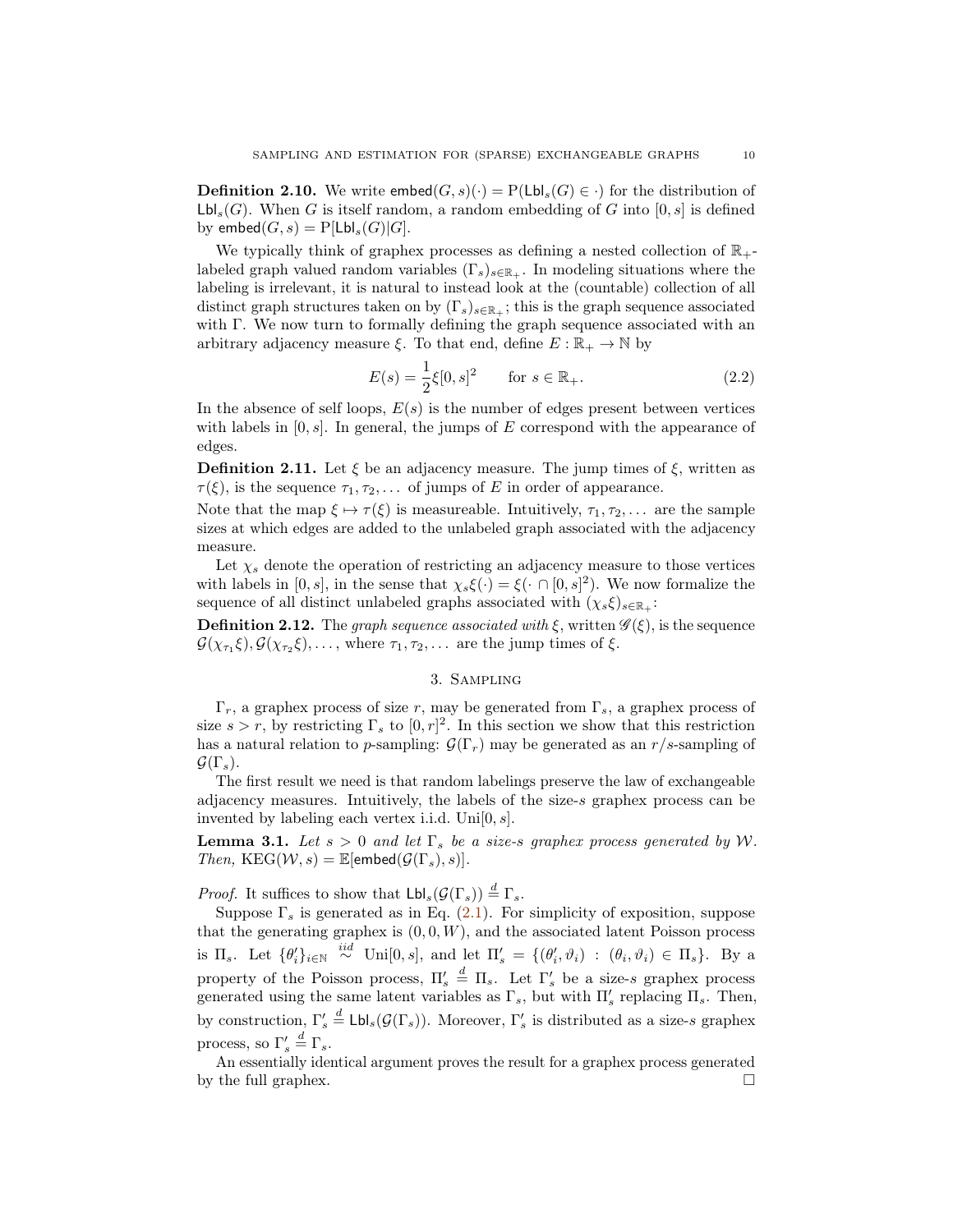The main sampling result is:

**Theorem 3.2.** Let W be a graphex, let  $s > 0$  and  $r \in [0, s]$ , let  $G_s \sim \text{uKEG}(W, s)$ , and let  $G_r$  be an r/s-sampling of  $G_s$ . Then,  $G_r \sim \text{uKEG}(\mathcal{W}, s)$ .

*Proof.* Let  $\xi_s = Lbl_s(G_s)$ . It is an obvious consequence of Lemma [3.1](#page-9-1) that  $\xi_s$  is equal in distribution to a size-s graphex process generated by W. Let  $\xi_r$  be the restriction of  $\xi_s$  to  $[0,r]^2$ , so  $\mathcal{G}(\xi_r) \sim \text{uKEG}(\mathcal{W},r)$ . Each vertex of  $\xi_s$  has a label in  $[0, r]$  independently with probability  $r/s$ ; thus,  $\mathcal{G}(\xi_r) \stackrel{d}{=} G_r$ .

#### 4. Estimation with known sizes

<span id="page-10-0"></span>This section explains our estimation results for the case where the observations are  $(G_1, s_1), (G_2, s_2), \ldots$ , where  $G_k = \mathcal{G}(\Gamma_{s_k})$  for some graphex process  $\Gamma$  generated according to a graphex W and some sequence  $s_k \uparrow \infty$  in  $\mathbb{R}_+$ . We consider both the case of an arbitrary non-random divergent sequence and the case where the sizes are taken to be the jumps of the graphex process (that is, the sizes at which new edges enter the graph), in which case we denote the sequence as  $\tau_1, \tau_2, \ldots$  As motivated in the introduction, our notion of estimation is formalized as:

**Definition 4.1.** Let  $W_1, W_2, \ldots$  be a sequence of graphexes. Write  $W_n \rightarrow_{\text{GP}} W$ as  $n \to \infty$  when, for all  $s \in \mathbb{R}_+$ , it holds that  $uKEG(\mathcal{W}, s) \to uKEG(\mathcal{W}, s)$  weakly as  $n \to \infty$ .

The goal of estimation is: given a sequence of observations  $(G_1, s_1), (G_2, s_2), \ldots$ produce

$$
\hat{W}_{(G_k, s_k)} : \mathbb{R}_+^2 \to [0, 1] \tag{4.1}
$$

such that  $\hat{W}_{(G_k, s_k)} \to_{\text{GP}} W$  as  $k \to \infty$ , where the convergence may be almost sure or merely in probability.

The main result of this section is that the dilated empirical graphons  $\hat{W}_{(G_k,s_k)} \rightarrow$ GP W for  $(G_1, s_1), (G_2, s_2), \ldots$  generated by a graphex W; i.e. the dilated empirical graphon is a consistent estimator for  $W$ .

We now turn to an intuitive description of the broad structure of the argument. Conditional on  $G_k$ , let  $\xi^k = \text{Lbl}_{s_k}(G_k)$  and let embed $(G_k, s_k)$  be the distribution of  $\xi^k$  conditional on  $G_k$ . The first convergence result, Theorem [4.3,](#page-11-0) is that, almost surely, the random distributions  $\mathsf{embed}(G_k, s_k)$  converge weakly to  $\mathcal{L}(\Gamma) = \mathrm{KEG}(\mathcal{W})$ . That is, for almost every realization of a graphex process, the point processes defined by randomly labeling the observed finite graphs converge in distribution to the original graphex process. The analogous statement in the i.i.d. sequence setting is that, given some  $(X_1, X_2, \dots)$  where  $X_k \stackrel{iid}{\sim} P$ , and  $\sigma_n$  a random permutation on  $[1, \ldots, n]$ , the random distributions  $P(X_{\sigma_n(1)}, \ldots, X_{\sigma_n(n)} \in \cdot \mid X_1, \ldots, X_n)$  converge weakly almost surely to  $P((X_1, X_2, ...) \in \cdot)$  as  $n \to \infty$ .

The convergence in distribution of the point processes on  $\mathbb{R}^2_+$  is equivalent to convergence in distribution of the point processes restricted to  $[0, r]^2$  for every finite  $r \in \mathbb{R}_+$ . This perspective lends itself naturally to the interpretation of the limit result as a qualitative approximation theorem: intuitively,  $P(\xi^k([0,r]^2 \cap \cdot) \in$  $\cdot | G_k$ ) approximates KEG( $W, r$ ), with the approximation becoming exact in the limit  $r/s_k \to 0$ . This perspective also makes clear the first critical connection between estimation and sampling: conditional on  $G_k$ ,  $\mathcal{G}(\xi^k([0,r]^2 \cap \cdot))$  has the same distribution as an  $r/s_k$ -sampling of  $G_k$ .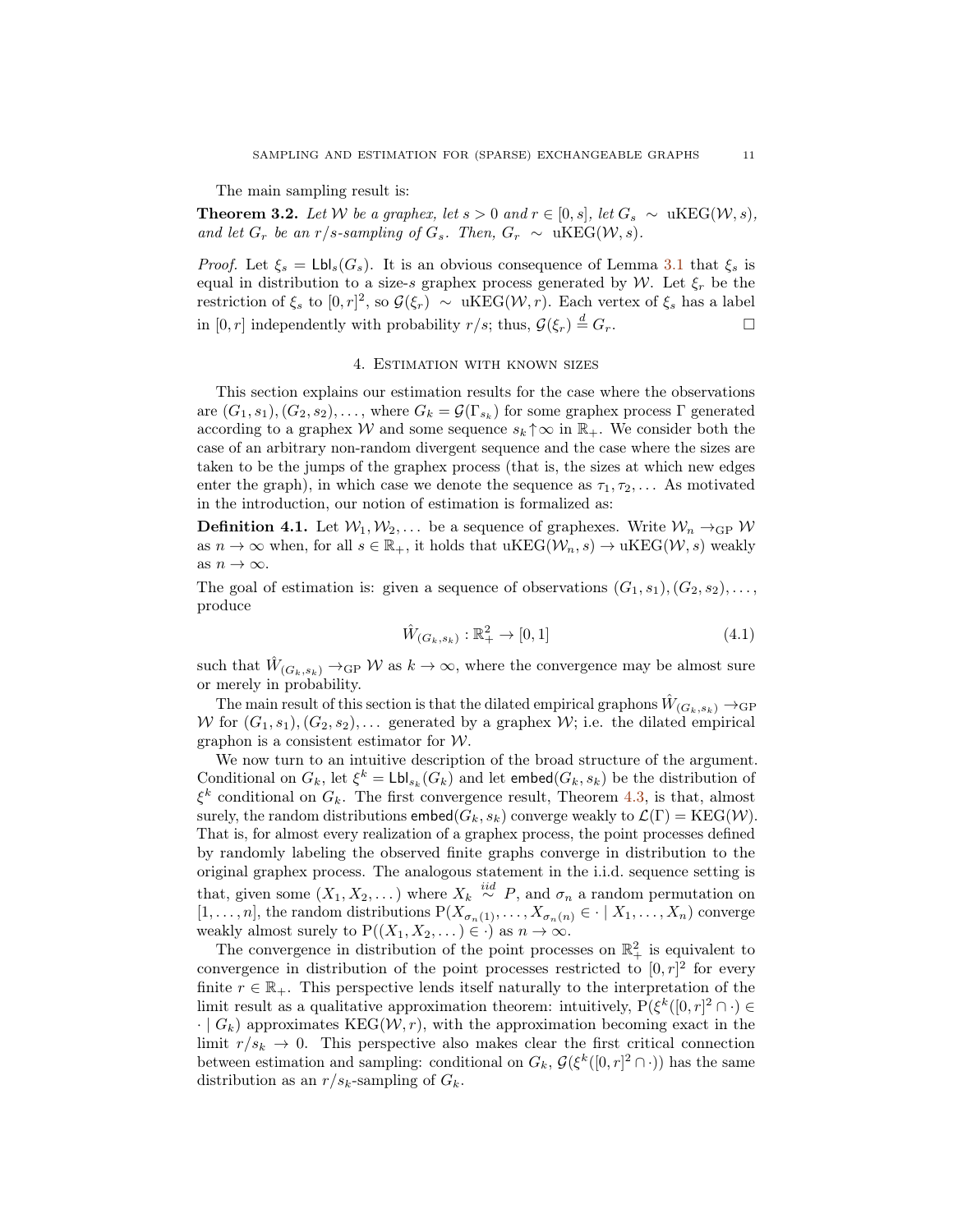The second key observation is that, conditional on  $G_k$ , a sample from  $\mathrm{uKEG}(\hat{W}_{(G_k, s_k)}, r)$ may be generated by sampling  $Poi(r/s_k v(G_k))$  vertices with replacement from  $G_k$ and returning the induced edge set. The second step in the proof is to show that this sampling scheme is asymptotically equivalent to  $r/s_k$ -sampling in the limit of  $s_k \uparrow \infty$ ; this is the role of Lemmas [4.5](#page-14-0) and [4.7.](#page-17-0)

Theorem [4.8](#page-17-1) then puts together these results to conclude that, almost surely,  $\mathrm{KEG}(\hat{W}_{(G_k, s_k)}) \to \mathrm{KEG}(\mathcal{W})$  weakly as  $k \to \infty$ . Some additional technical rigmarole is required to show that this also gives convergence of the (unlabeled) random graphs. This later convergence is the main result of this section, and is established in Theorem [4.12.](#page-20-1)

<span id="page-11-2"></span>4.1. Convergence in Distribution of Random Embeddings. This subsection uses results from the theory of distributional convergence of point processes to show that, almost surely,  $\mathsf{embed}(G_k, s_k) \to \mathsf{uKEG}(\mathcal{W}, \infty)$  weakly as  $k \to \infty$ .

We will need the following definition and technical lemma: A separating class for a locally compact second countable Hausdorff space S is a class  $\mathcal{U} \subset S$  such that for any compact open sets with  $K \subset G$  there is some  $U \in \mathcal{U}$  with  $K \subset U \subset G$ .

<span id="page-11-1"></span>**Lemma 4.2.** Let  $\phi$ ,  $\phi_1$ ,  $\phi_2$ ,... be simple point processes on a locally compact second countable Hausdorff space S. If

$$
\phi_n(U) \xrightarrow{d} \phi(U), \ n \to \infty \tag{4.2}
$$

weakly for all U in some separating class for S then

$$
\phi_n \xrightarrow{d} \phi, \ n \to \infty \tag{4.3}
$$

weakly.

*Proof.* By [\[Kal01,](#page-24-12) Thms. 16.28 and 16.29], it suffices to check that  $P(\phi_n(U) = 0) \rightarrow$  $P(\phi(U) = 0)$  and that  $\limsup_n P(\phi_n(U) > 1) \leq P(\phi(U) > 1)$ . Because  $\phi_n(U)$  is a non-negative integer a.s., both conditions are implied by  $\phi_n(U) \stackrel{d}{\rightarrow} \phi(U)$ .

<span id="page-11-0"></span>**Theorem 4.3.** Let  $\Gamma$  be a graphex process generated by a non-trivial graphex W, let  $s_1, s_2,...$  be some sequence in  $\mathbb{R}_+$  such that  $s_k \uparrow \infty$  as  $k \to \infty$  and let  $G_k = \mathcal{G}(\Gamma_{s_k})$ for all k. Then  $\mathsf{embed}(G_k, s_k) \to \mathrm{KEG}(\mathcal{W})$  weakly almost surely.

*Proof.* For each  $k \in \mathbb{N}$ , conditional on  $G_k$ , let  $\xi^k$  be a point process with law embed( $G_k$ ,  $s_k$ ). Note that  $\Gamma \sim \text{KEG}(\mathcal{W})$ . Observe that the collection U of finite unions of rectangles with rational end points is a separating class for  $\mathbb{R}^2_+$ . Further,  $\xi^k$  is simple for all  $k \in \mathbb{N}$ , as is Γ. Thus by Lemma [4.2,](#page-11-1) to show the claimed result it will suffice to show that, for all  $U \in \mathcal{U}$ ,  $P(\xi^k(U) \in \cdot \mid G_k) \to P(\Gamma(U) \in \cdot)$  weakly as  $k \to \infty$ .

Fix U. To establish this condition we first show that for all bounded continuous functions f, it holds that  $\lim_{k\to\infty} \mathbb{E}[f(\xi^k(U)) | G_k] = \mathbb{E}[f(\Gamma(U))]$  a.s. Let  $\mathcal{F}_{-s}$  be the partially labelled graph derived from  $\Gamma$  by forgetting the labels of all nodes with label  $\theta_i < s$ . Take  $r \in \mathbb{R}_+$  large enough so that  $U \subset [0, r]^2$ . Then for  $s_k > r$ ,

$$
\mathbb{E}[f(\Gamma(U)) | \mathcal{F}_{-s_k}] = \mathbb{E}[f(\xi^k(U)) | G_k]. \tag{4.4}
$$

Define  $U_t = U + (t, t)$  for  $t \in \mathbb{R}_+$  and let

$$
X_s^{(r)} = \frac{1}{s-r} \int_0^{s-r} f(\Gamma(U_t)) \mathrm{d}t. \tag{4.5}
$$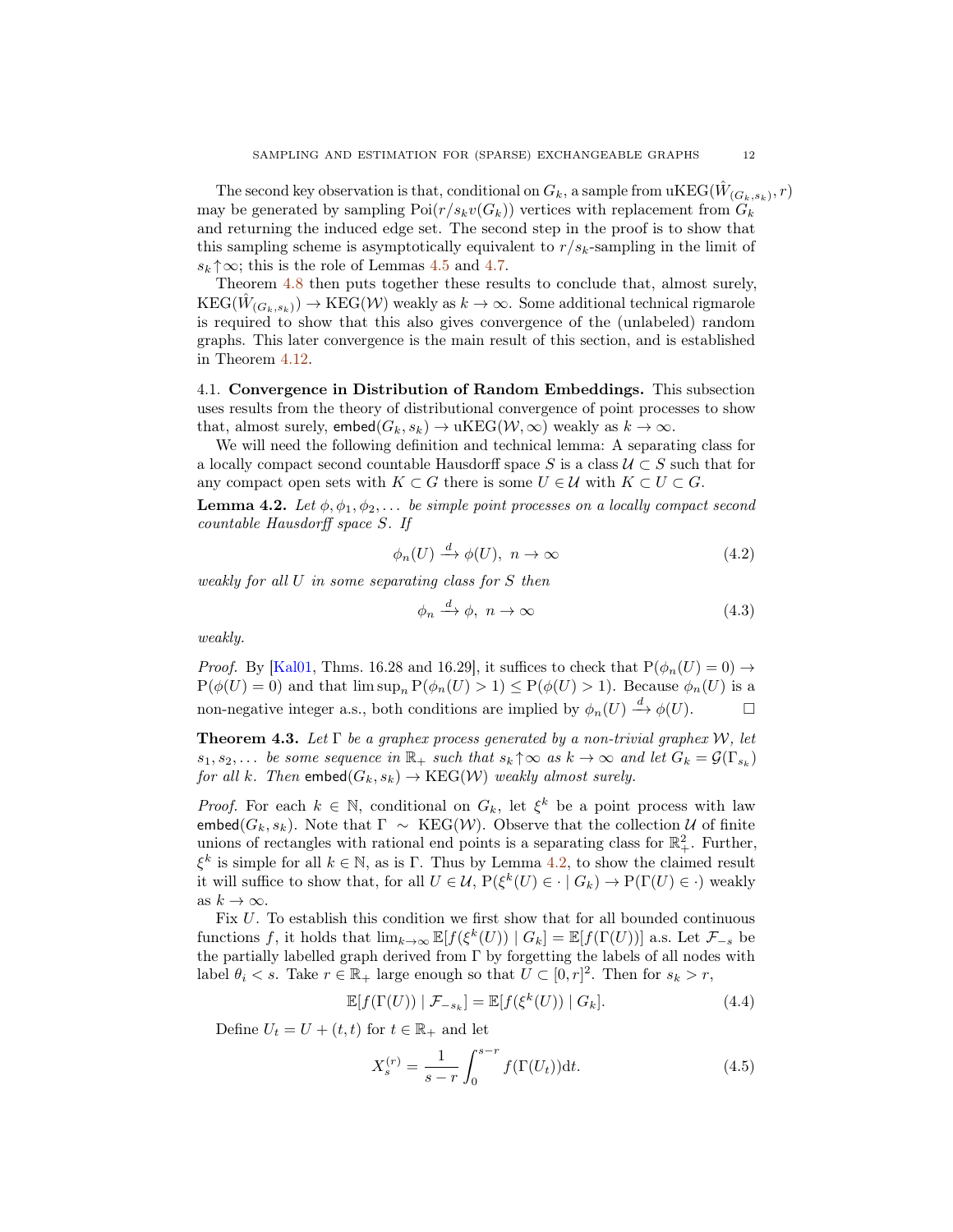Observe that for s such that  $t \leq s - r$ , the joint exchangeability of  $\Gamma$  implies

$$
\mathbb{E}[f(\Gamma(U_t)) | \mathcal{F}_{-s}] = \mathbb{E}[f(\Gamma(U)) | \mathcal{F}_{-s}]. \tag{4.6}
$$

Moreover, by the linearity of conditional expectation, for  $s > r$ , it holds that  $\mathbb{E}[X_{s}^{(r)} | \mathcal{F}_{-s}] = \mathbb{E}[f(\Gamma(U)) | \mathcal{F}_{-s}].$ 

A standard result [\[Dur10,](#page-24-13) Ex. 5.6.2] shows that  $\lim_{k\to\infty} \mathbb{E}[X_{s_k}^{(r)} | \mathcal{F}_{-s_k}] = \mathbb{E}[X_{\infty}^{(r)} |$  $\mathcal{F}_{-\infty}$ ] a.s. if  $X_{s_k}^{(r)} \to X_{\infty}^{(r)}$  a.s. and there is some integrable random variable that dominates  $X_{s_k}^{(r)}$  for all k; the second condition holds because f is bounded. Notice that  $Y_t = f(\Gamma(B_t))$  is a stationary stochastic process. Moreover, it's easy to see from the graphex process construction that  $Y_t$  and  $Y_{t'}$  are independent whenever  $|t-t'| > r$ , so  $(Y_t)$  is mixing. The ergodic theorem then gives  $\lim_{k\to\infty} X_{s_k}^{(r)} = \mathbb{E}[f(\Gamma(U))]$  a.s. This means

$$
\lim_{k \to \infty} \mathbb{E}[f(\xi^k(U)) \mid G_k] \to \mathbb{E}[f(\Gamma(U))] \text{ a.s.},\tag{4.7}
$$

as promised.

For  $l \in \mathbb{Z}_+$ , let  $f_l(\cdot) = 1[\cdot \leq l]$ , let  $A_l^{(U)}$ , for each  $U \in \mathcal{U}$ , be the set on which

$$
\lim_{k \to \infty} \mathbb{E}[f_l(\xi^k(U)) \mid G_k] = \mathbb{E}[f_l(\Gamma(U))]
$$
\n(4.8)

and let  $A_U = \bigcap_l A_l^{(U)}$ . We have shown that  $P(A_l^{(U)}) = 1$ , and so  $P(A_U) = 1$ and on  $A_U$  it holds that  $\lim_{k\to\infty} P(\xi^k(U) \in \cdot \mid G_k) = P(\Gamma(U) \in \cdot)$  weakly. Let  $A = \bigcap_{U \in \mathcal{U}} A_U$ , then  $P(A) = 1$  and on A it holds that

$$
\lim_{k \to \infty} \mathcal{P}(\xi^k(U) \in \cdot \mid G_k) = \mathcal{P}(\Gamma(U) \in \cdot)
$$
\n(4.9)

weakly for all  $U \in \mathcal{U}$ , completing the proof.

 $\Box$ 

We need to do a little bit more work to show convergence in the case where the observations are taken at the jumps of the graphex process.

<span id="page-12-0"></span>**Theorem 4.4.** Let  $\Gamma$  be a graphex process generated by a non-trivial graphex W, and let  $\tau_1, \tau_2, \ldots$  be the jump times of  $\Gamma$ . Let  $G_k = \mathcal{G}(\Gamma_{\tau_k})$  for each  $k \in \mathbb{N}$ . Then  $embed(G_k, \tau_k) \rightarrow uKEG(W, \infty)$  weakly almost surely as  $k \rightarrow \infty$ .

*Proof.* For each  $k \in \mathbb{N}$ , let  $\xi^k$  be a point process with law embed $(G_k, \tau_k)$ .

As in the proof of Theorem [4.3,](#page-11-0) to establish the claim it suffices to show that, for all bounded continuous functions  $f$  and all rectangles  $U$ , it holds that

$$
\lim_{k \to \infty} \mathbb{E}[f(\xi^k(U)) \mid G_k, \tau_k] = \mathbb{E}[f(\Gamma(U))] \text{ a.s.}
$$
\n(4.10)

Let  $\mathcal{F}_{-s}$  be as in proof of Theorem [4.3.](#page-11-0) It is clear that  $\mathcal{F}_{-\tau_k} \subset \mathcal{F}_{-\tau(k-1)}$  for all k. Because  $U \subset [0, r]^2$  for some finite r and  $\tau_k \uparrow \infty$  a.s. as  $k \to \infty$  it holds that

$$
\lim_{k \to \infty} \mathbb{E}[f(\Gamma(U)) \mid \mathcal{F}_{-\tau_k}] = \lim_{k \to \infty} \mathbb{E}[f(\xi^k(U)) \mid G_k, \tau_k] \text{ a.s.}
$$
 (4.11)

Applying reverse martingale convergence to the l.h.s. we conclude the r.h.s. exists a.s.

It remains to identify the limit. To that end, we will define a coupling between the counts on test set  $U$  at a subsequence of the jump times and the counts on  $U$  at some deterministic sequence, which is known to converge to the desired limit. Let  $s_k = \sum_{n=1}^k \frac{1}{n}$ , let  $\{\tau_{k_j}\}\$ be a subsequence of the jump times defined such that at most one point in  $\{\tau_{k_j}\}\$ lies in  $[s_l, s_{l+1})$  for all l and define  $s_{k_j}$  to be the subsequence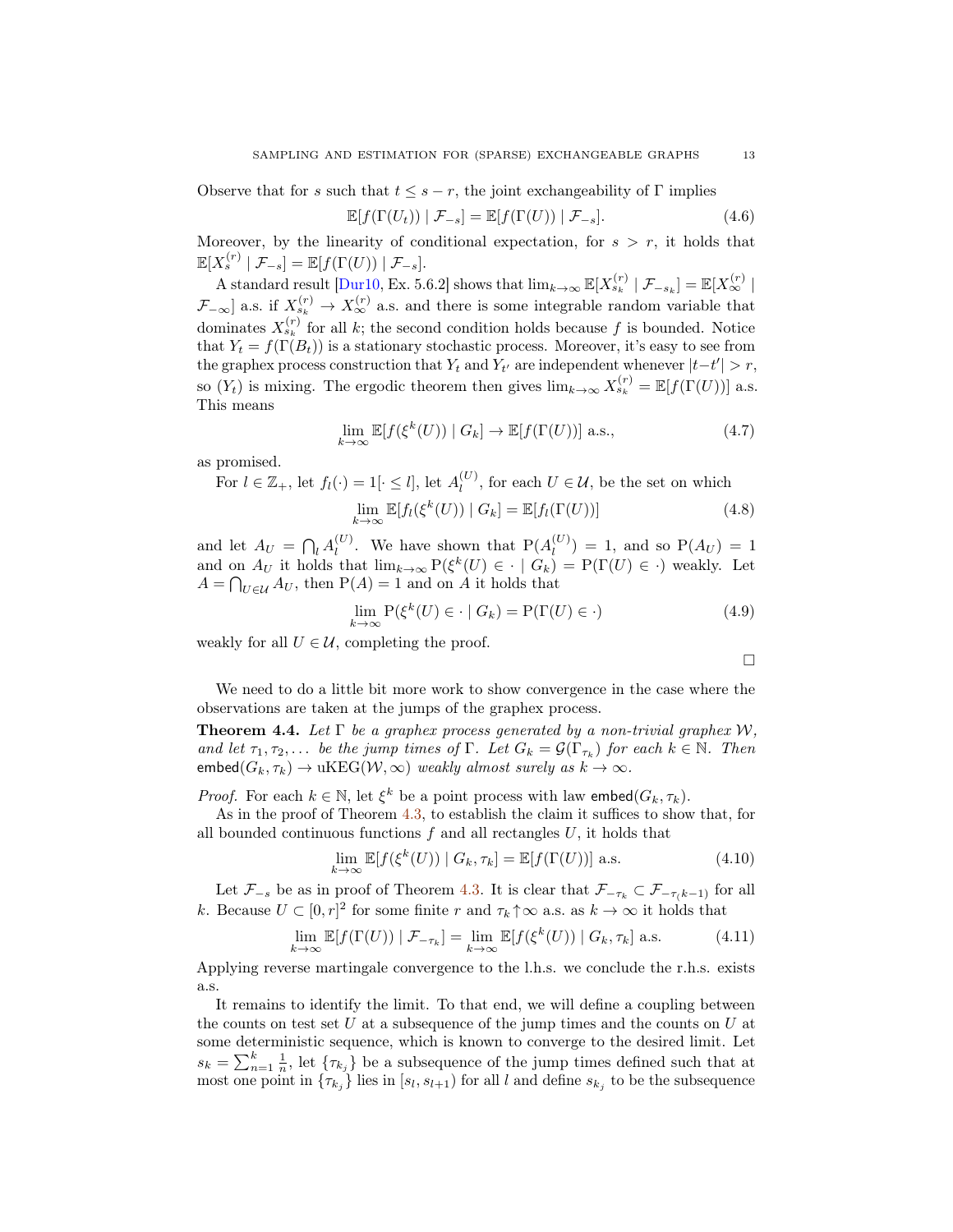of  $\{s_k\}$  such that  $s_{k_j}$  is the largest value in  $\{s_k\}$  that is smaller than  $\tau_{k_j}$ . Intuitively, this gives a random subsequence of the jump times and a random subsequence of  $\{s_k\}$  such that the points  $s_{k_j}$  and  $\tau_{k_j}$  become arbitrarily close as  $j \to \infty$ . For each  $j \in \mathbb{N}$ , let  $G_j^s = \mathcal{G}(\overline{\Gamma}_{s_{k_j}})$ , and let  $G_j^{\tau} = \mathcal{G}(\Gamma_{\tau_{k_j}})$ .

By construction,  $\check{G}_j^s \subset G_j^{\tau}$ . Label the vertices of  $G_j^{\tau}$  as  $1, \ldots, v(G_j^{\tau})$  such that  $1,\ldots,v(G_j^s)$  is the vertex set of  $G_j^s$ . Let  $\xi^{(s,j)} = \mathsf{Lbl}_{s_{k_j}}(G_j^s)$ , and let  $\xi^{(\tau,j)} =$  $\mathsf{Lbl}_{\tau_{k_j}}(G_j^{\tau})$ . The occupancy counts of the test may then sampled according to:

- (1)  $V_1, \ldots, V_{v(G_j^{\tau})} \stackrel{iid}{\sim} \text{Uni}[0,1]$
- (2)  $\xi^{(\tau,j)}(U) = |\{(v_i, v_j) \in e(G_j^{\tau}) : (V_i \tau_{k_j}, V_j \tau_{k_j}) \in U\}|$
- (3)  $\xi^{(s,j)}(U) = |\{(v_i, v_j) \in e(G_j^s) : (V_i s_{k_j}, V_j s_{k_j}) \in U\}|$

By construction,  $G_j^{\tau} \backslash G_j^s$  is a star; call the center of this star c. Choosing r such that  $U \subset [0,r]^2$ , it is clear that if  $V_c \tau_{k_j} \notin [0,r]$  then  $\xi^{(\tau,j)}(U) \leq \xi^{(s,j)}(U)$  under this coupling. The occupancy counts are the number of edges in random induced subgraphs given by including each vertex with probability  $\frac{r}{\tau_{k_j}}$  and  $\frac{r}{s_{k_j}}$  respectively. This perspective makes it clear that, conditional on c not being included when sampling from  $G_j^{\tau}$ , the counts will be equal as long as no vertices of the induced subgraph of  $G_j^s$  are "forgotten" when the inclusion probability is reduced to  $\frac{r}{\tau_{k_j}}$ . The probability that  $V_i s_{k_j} \in [0, r]$  but  $V_i \tau_{k_j} \notin [0, r]$  is  $\frac{r}{\tau_{k_j} s_{k_j}} (\tau_{k_j} - s_{k_j})$ . Moreover, there are at most  $\xi^{(s,j)}(U)$  vertices in the subgraph sampled from  $G_j^s$  so, in particular,

$$
\mathbb{E}[\xi^{(s,j)}(U) - \xi^{(\tau,j)}(U) \mid E_{\bar{c}}, \Gamma] \le \frac{r}{\tau_{k_j} s_{k_j}} (\tau_{k_j} - s_{k_j}) \xi^{(s,j)}(U), \tag{4.12}
$$

where  $E_{\bar{c}}$  denotes the event that c is not included in the subgraph sampled from  $G_j^{\tau}$ . Then, denoting the event  $\{\xi^{(s,j)}(U) = \xi^{(\tau,j)}(U)\}\$ as  $E_U$ ,

$$
P(E_U | \Gamma) \ge (1 - P(E_{\bar{c}}))(1 - P(\bar{E_U} | \Gamma, E_{\bar{c}}))
$$
\n(4.13)

$$
\geq (1 - \frac{r}{\tau_{k_j}})(1 - \frac{r}{\tau_{k_j} s_{k_j}}(\tau_{k_j} - s_{k_j})\xi^{(s,j)}(U). \tag{4.14}
$$

By construction,  $\tau_{k_j} - s_{k_j} \leq \frac{1}{k_j}$ , so  $\lim_{j \to \infty} \frac{\tau_{k_j} - s_{k_j}}{s_{k_j}}$  $s_{s_{kj}}^{s_{k_{j}}} = 0$ . In combination with  $\lim_{j\to\infty} \xi^{(s,j)}(U) = \Gamma(U)$  a.s. and the fact that  $\Gamma(U)$  is almost surely finite, the inequality we have just derived then implies that

$$
\lim_{j \to \infty} \mathcal{P}(\xi^{(s,j)}(U) \neq \xi^{(\tau,j)}(U) \mid \Gamma) = 0 \text{ a.s.}
$$
\n(4.15)

In view of Theorem [4.3,](#page-11-0) we thus have that

$$
\lim_{k \to \infty} \mathbb{E}[f(\xi^k(U)) | G_k, \tau_k] = \mathbb{E}[f(\Gamma(U))] \text{ a.s.},\tag{4.16}
$$

as required.

<span id="page-13-0"></span>4.2. Asymptotic Equivalence of Sampling Schemes. As alluded to above, a key insight for showing that  $\hat{W}_{(G_k, s_k)}$  is a valid estimator is that, conditional on  $G_k$ , a graph generated according to uKEG( $\hat{W}_{(G_k, s_k)}, r$ ) may be viewed as a random subgraph of  $G_k$  induced by sampling  $\mathrm{Poi}(\frac{r}{s_k}v(G_k))$  vertices from  $G_k$  with replacement and returning the edge set of the vertex-induced subgraph. The correctness of this scheme can be seen as follows:

 $\Box$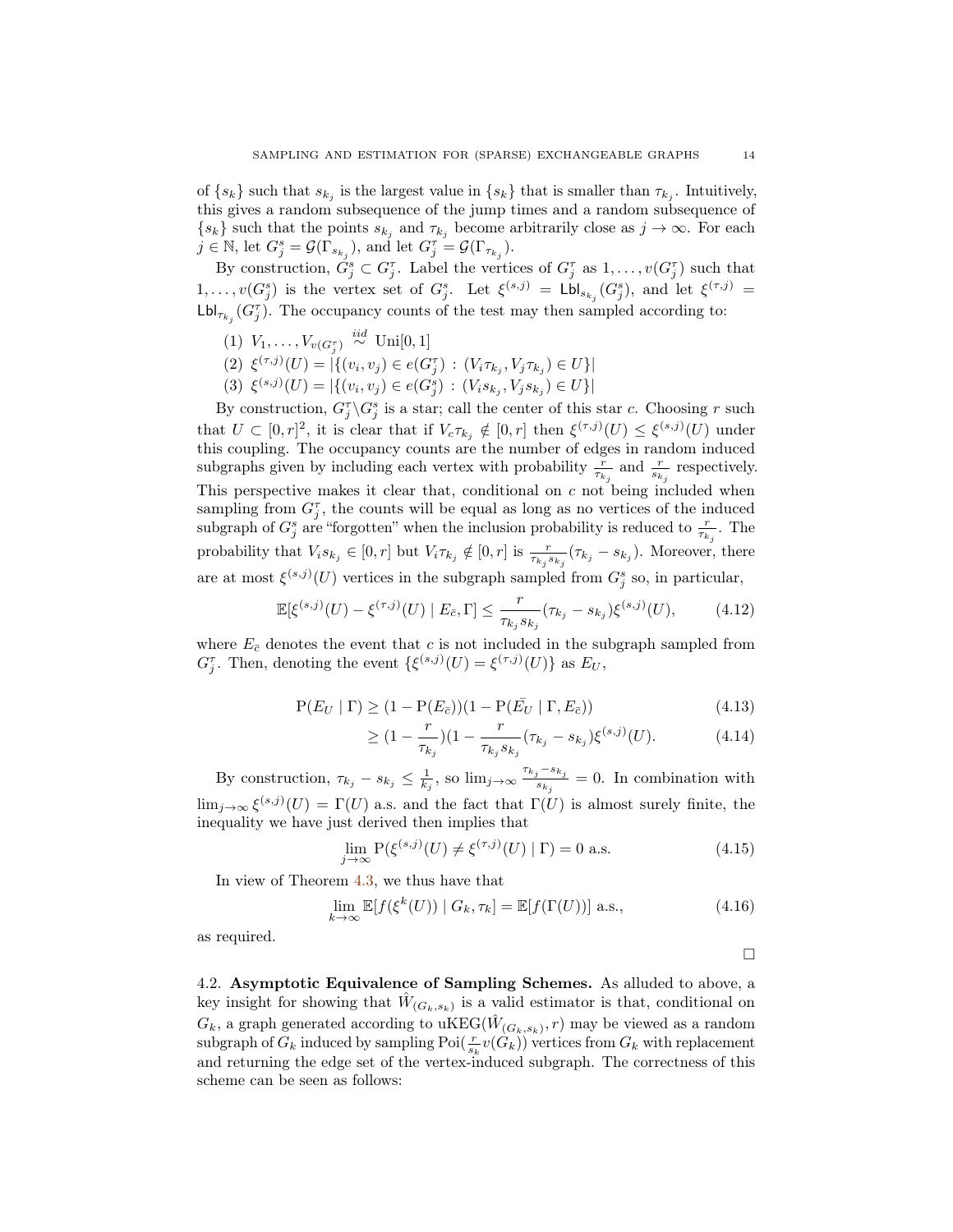- (1) Let Π be the latent Poisson process used to generate a sample from uKEG( $\hat{W}_{(G_k, s_k)}$ , r), as in Theorem [2.4,](#page-7-1) and let  $\Pi_r = \Pi(\cdot \cap [0, r]^2)$ . Because  $\hat{W}_{(G_k, s_k)}$  has compact support  $[0, v(G_k)/s_k]^2$ , only  $\Pi_r$  restricted to  $[0, r] \times [0, v(G_k)/s_k]$  can participate in the graph.
- (2)  $\Pi_r$  restricted to  $[0, r] \times [0, v(G_k)/s_k]$  may be generated by producing  $J_{s_k,r} \sim$ Poi $(rv(G_k)/s_k)$  points  $(\theta_i, \vartheta_j)$  where, conditional on  $J_{s_k,r}$ ,  $\theta_i \stackrel{iid}{\sim}$  Uni $[0, r]$ and  $\vartheta_i \stackrel{iid}{\sim} \text{Uni}[0, v(G_k)/s_k]$ , also independently of each other.
- (3) The  $\{0,1\}$ -valued structure of  $\hat{W}_{(G_k,s_k)}$  means that choosing latent values  $\vartheta_i \stackrel{iid}{\sim} \text{Uni}[0, v(G_k)/s_k]$  is equivalent to choosing vertices of  $G_k$  uniformly at random with replacement.

Our task is to show that the sampling scheme just described is asymptotically equivalent to  $r/s_k$ -sampling of  $G_k$ . To that end, we observe that  $r/s_k$ -sampling is the same as sampling  $\text{Bin}(v(G_k), r/s_k)$  vertices of  $G_k$  without replacement and returning the induced edge set. This makes it clear that there are two main distinctions between the sampling schemes: Binomial vs. Poisson number of vertices sampled, and with vs. without replacement sampling. This motivates defining three distinct random subgraphs of  $G_k$ :

- (1)  $X_r^{(k)}$ : Sample Bin $(v(G_k), \frac{r}{s_k})$  vertices without replacement and return the induced edge set
- (2)  $H_r^{(k)}$ : Sample Bin $(v(G_k), \frac{r}{s_k})$  vertices with replacement and return the induced edge set
- (3)  $M_r^{(k)}$ : Sample Poi $\left(\frac{r}{s_k}v(G_k)\right)$  vertices with replacement and return the induced edge set

The observation that, conditional on  $G_k$ ,  $\xi_r^k \stackrel{d}{=} \text{Lbl}_r(X_r^{(k)})$  makes the connection with the previous subsection clear.

Our aim is to show that when  $r/s_k$  is small the different random subgraphs are all close in distribution. A natural way to encode this is the total variation distance between their distributions. However, because the distributions are themselves random  $(G_k$  measurable) variables this is rather awkward. It is instead convenient to work with couplings of the random subgraphs conditional on  $G_k$ ; this gives a natural notion of conditional total variation distance. See [\[Hol12\]](#page-24-14) for an introduction to coupling arguments.

Although we only need the sampling equivalence for sequences of graphs corresponding to a graphex process, we state the theorems for generic random graphs where possible.

The following result, which plays a similar role in the estimation theory of graphons in the dense setting, is simply the asymptotic equivalence of sampling with and without replacement.

<span id="page-14-0"></span>**Lemma 4.5.** Let  $G$  be an almost surely finite random graph, with e edges and  $v$ vertices. let  $X_r$  be a random subgraph of G given by sampling  $\text{Bin}(v(G), \frac{r}{s})$  vertices without replacement and returning the induced edge set, and let  $H_r$  be a random subgraph of G given by sampling  $\mathrm{Bin}(v(G), \frac{r}{s})$  vertices with replacement and returning the induced edge set. Then there is a coupling such that

$$
P(H_r \neq X_r \mid G) \le 2e\left(\frac{r^3}{s^3} + 2\frac{r^3}{s^3v^2} + 3\frac{r^2}{s^2v} + \frac{r}{sv^2}\right) \tag{4.17}
$$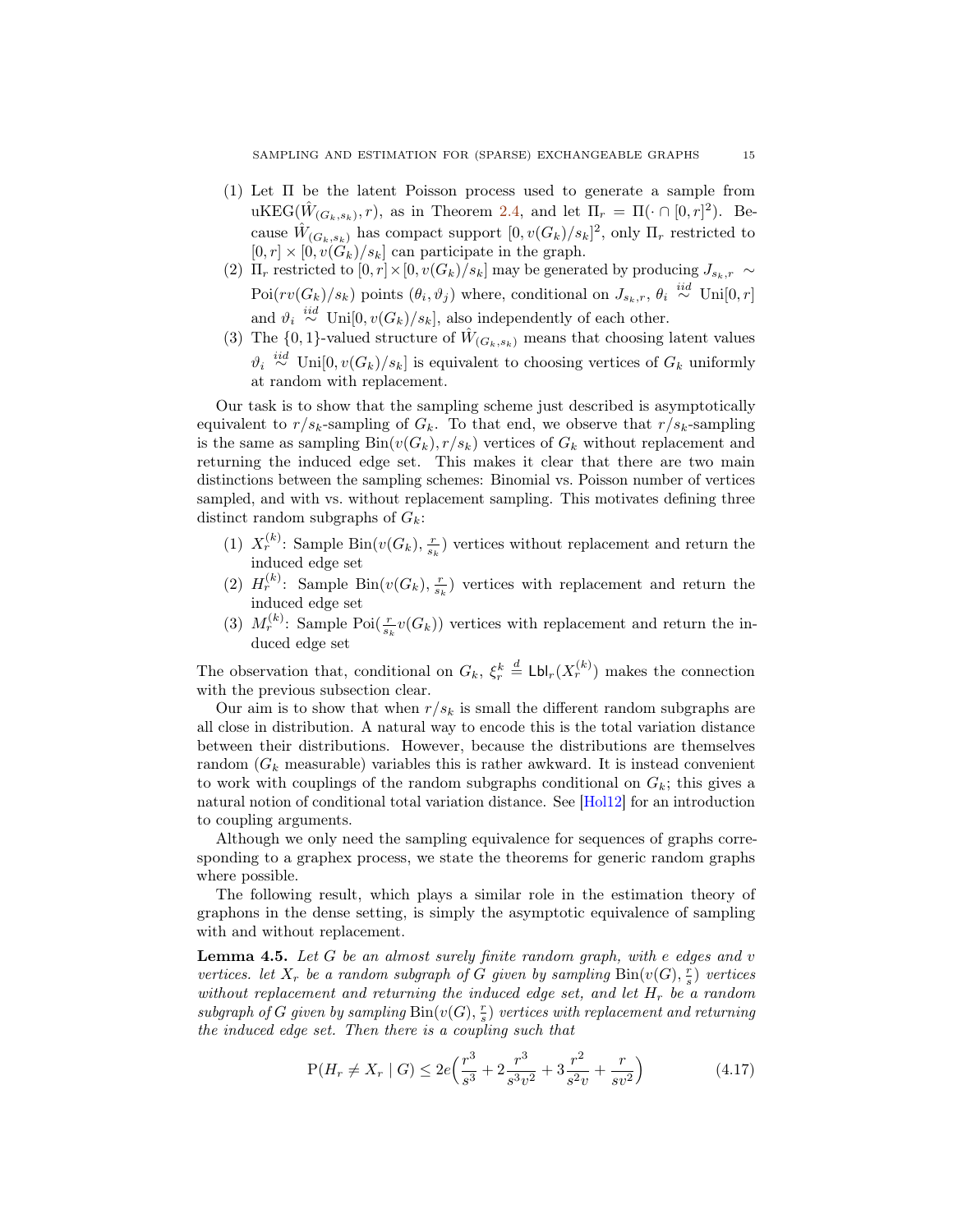Moreover, specializing to the graphex process case, with  $H_r^{(k)}$  and  $X_r^{(k)}$  defined as above, under the same coupling,

$$
P(H_r^{(k)} \neq X_r^{(k)} \mid G_k) \xrightarrow{p} 0,\tag{4.18}
$$

as  $k \to \infty$ . Further, if  $\tau_1, \tau_2, \ldots$  are the jump times of  $\Gamma$  then taking  $s_k = \tau_k$  for all  $k \in \mathbb{N}$ , it holds that under this coupling

$$
P(H_r^{(k)} \neq X_r^{(k)} \mid G_k, \tau_k) \xrightarrow{p} 0,
$$
\n(4.19)

as  $k \to \infty$ .

*Proof.* Given G, we may sample  $X_r$  according to the following scheme:

- (1) Sample  $K_{s,r} \sim \text{Bin}(v, \frac{r}{s})$
- (2) Sample a list  $L = (L_1, L_2, \ldots, L_{K_{s,r}})$  of vertices from G without replacement
- (3) Return the edge set of the induced subgraph given by restricting  $G$  to  $L$

Given G, we may sample  $H_r$  similarly, except we use a list sampled with replacement; we couple  $H_r$  and  $X_r$  by coupling with and without replacement sampling of the vertex list. The following sampling scheme for a list  $L$  returns a list that, given G, has the distribution of a length  $K_{s,r}$  list of vertices sampled with replacement from  $G$ . Given  $G$  we sample  $\tilde{L}$  according to:

- (1) Sample L as above
- (2)  $\tilde{L}_1 = L_1$
- (3) For  $j = 1...K_{s,r}$ , set  $\tilde{L}_j = L_j$  with probability  $1 \frac{j-1}{v}$ . Otherwise, sample  $\tilde{L}_j$  uniformly at random from  $\{L_1, \ldots, L_{j-1}\}.$

 $H_r$  is then sampled by returning the edge set of the induced subgraph given by taking  $\tilde{L}$  as the vertex set.

Evidently, under this coupling,  $X_r = H_r$  as long as

(1) Every entry of L where  $L \neq \tilde{L}$  does not participate in an edge in  $X_r$ 

(2) Every entry of  $\tilde{L}$  where  $L \neq \tilde{L}$  does not participate in an edge in  $X_r$ 

Call the number of entries violating the first condition  $F_1$  and the number of entries violating the second condition  $F_2$ , and let N be the total number of entries where L,  $\tilde{L}$  differ. Observe that when  $K_{s,r} > 0$ , almost surely,

$$
\mathbb{E}[F_1 \mid v(H_r), N, K_{s,r}, G] = \frac{v(X_r)}{K_{s,r}} N \tag{4.20}
$$

$$
\mathbb{E}[F_2 \mid v(H_r), N, K_{s,r}, G] = \frac{v(X_r)}{K_{s,r}} N.
$$
\n(4.21)

Further observe that because the sites where the lists disagree are chosen without reference to the graph structure it holds that  $v(X_r)$  and N are independent given G and  $K_{s,r}$ , so

$$
\mathbb{E}[F_1 + F_2 \mid v(X_r), K_{s,r}, G] = 2 \frac{v(X_r)}{K_{s,r}} \mathbb{E}[N \mid K_{s,r}, G]. \tag{4.22}
$$

Moreover, almost surely,

$$
\mathbb{E}[N \mid K_{s,r}, G] = \sum_{j=2}^{K_{s,r}} \frac{j-1}{v} \tag{4.23}
$$

<span id="page-15-0"></span>
$$
=\frac{1}{2v}(K_{s,r}^2 - K_{s,r}).
$$
\n(4.24)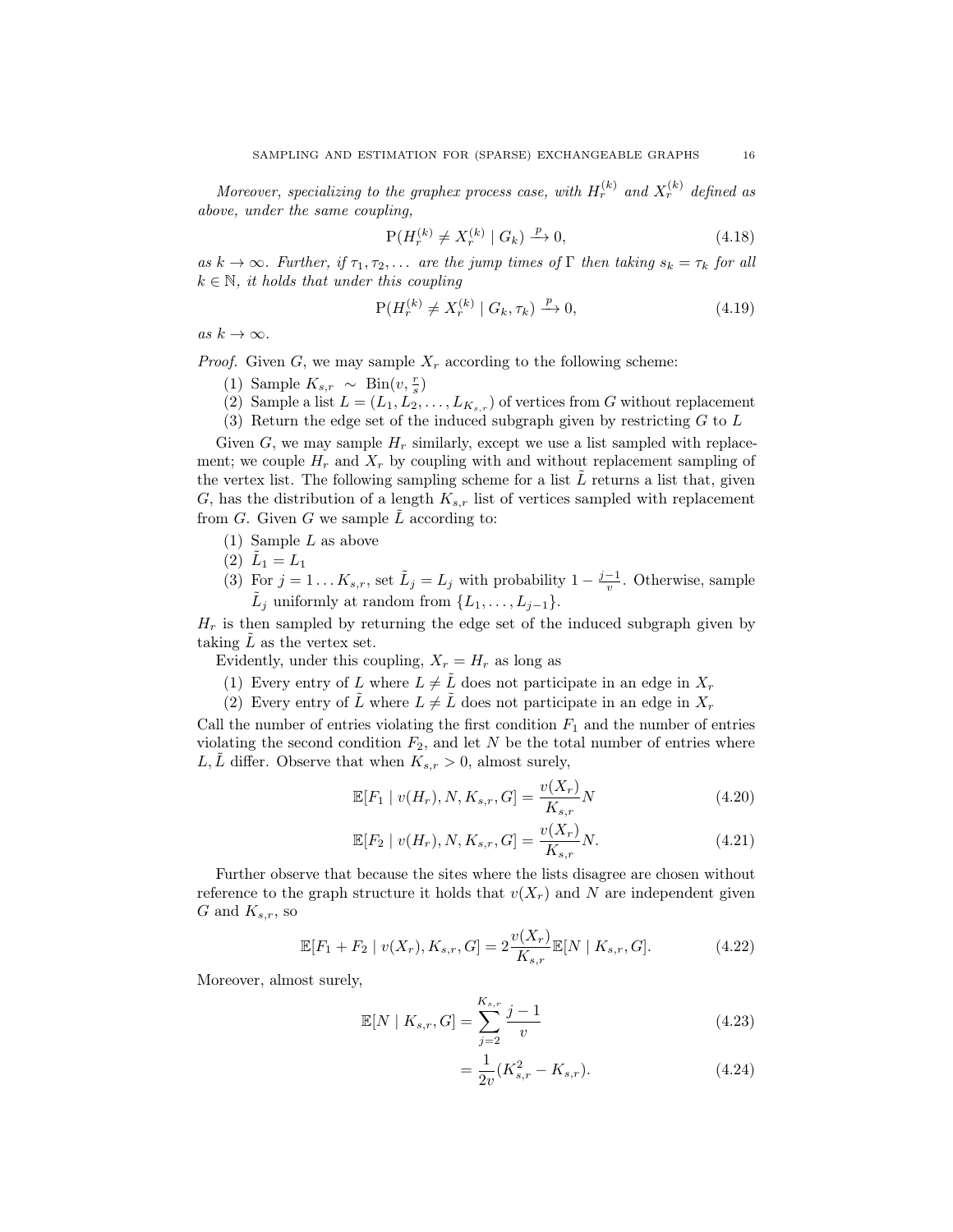Using Markov's inequality along with the observation that

$$
P(X_r \neq H_r \mid K_{s,r} < 2) = 0,\tag{4.25}
$$

and  $K_{s,r}^2 - K_{s,r} \leq K_{s,r}^2$  on  $K_{s,r} \geq 2$ , Eq. [\(4.24\)](#page-15-0) implies that, almost surely,

$$
P(X_r \neq H_r \mid v(X_r), K_{s,r}, G) \leq \mathbb{E}[F_1 + F_2 \mid v(X_r), K_{s,r}, G] \tag{4.26}
$$

$$
\leq \frac{K_{s,r}}{v}v(X_r). \tag{4.27}
$$

To prove the first assertion of the theorem statement, we now observe that  $v(X_r) \le 2e(X_r)$  and  $\mathbb{E}[e(X_r) \mid s, K_{s,r}, G] \le e^{\frac{K_{s,r}^2}{v^2}}$  (since each edge is included with marginal probability at most  $\frac{K_{s,r}^2}{v^2}$ ), so it holds almost surely that

$$
P(X_r \neq H_r \mid s, G) \le e^{\frac{2}{v^3}} \mathbb{E}[K_{s,r}^3 \mid G] \tag{4.28}
$$

$$
=2e\left(\frac{r^3}{s^3}-3\frac{r^3}{s^3v}+2\frac{r^3}{s^3v^2}+3\frac{r^2}{s^2v}-3\frac{r^2}{s^2v^2}+\frac{r}{sv^2}\right).
$$
 (4.29)

To prove the second assertion of the theorem statement we apply Eq. [\(4.27\)](#page-16-0) to the graph  $G_k$  sampled at rate  $r/s_k$ , so

$$
P(X_r^{(k)} \neq H_r^{(k)} \mid v(X_r^{(k)}), K_{s_k, r}, G_k) \leq \frac{K_{s_k, r}}{v} v(X_r^{(k)}).
$$
 (4.30)

Markov's inequality with  $\mathbb{E}[\frac{K_{s_k,r}}{v(G_k)} \mid G_k] = r/s_k$  implies that, given  $G_k$ ,  $\frac{K_{s_k,r}}{v(G_k)}$  $\xrightarrow{p} 0$  as  $k \to \infty$ . Further, by Theorem [4.3](#page-11-0) and the observation that  $X_r^{(k)} \stackrel{d}{=} \mathcal{G}(\xi^k(\cdot \cap [0, r]^2))$ where  $\xi^k \sim \text{embed}(G_k, s_k)$ , it holds that  $v(X_r^{(k)}) \stackrel{d}{\to} v(\Gamma_r)$  a.s. as  $k \to \infty$ . Since the integrability conditions on graphexes guarantee that  $v(\Gamma_r)$  is almost surely finite, we have

$$
\frac{K_{s_k,r}}{v(G_k)}v(X_r^{(k)}) \xrightarrow{p} 0,
$$
\n(4.31)

as  $k \to \infty$  and this implies,

$$
P(X_r^{(k)} \neq H_r^{(k)} \mid v(X_r^{(k)}), K_{s_k,r}, G_k) \xrightarrow{p} 0,
$$
\n(4.32)

as  $k \to \infty$ . Now,

$$
P(X_r^{(k)} \neq H_r^{(k)} \mid G_k) = \mathbb{E}[P(X_r^{(k)} \neq H_r^{(k)} \mid v(X_r^{(k)}), K_{s_k, r}, G_k) \mid G_k], \qquad (4.33)
$$

and  $P(X_r^{(k)} \neq H_r^{(k)} | G_k)$  is bounded by 1 for all k, so the second claim follows by the dominated convergence theorem for conditional expectations, [\[Dur10,](#page-24-13) Thm. 5.9].

The proof of the final claim goes through mutatis mutandis as the proof of the second assertion, subject to the observations that  $\tau_k \uparrow \infty$  a.s., that we must condition on  $\tau_k$  for each k, and that Theorem [4.4](#page-12-0) should be used in place of Theorem [4.3.](#page-11-0)  $\Box$ 

Remark 4.6. In the case that  $W = (0, 0, W)$  and W is integrable, it holds that  $v(G_k) = \Omega(s_k)$  a.s. and  $e(G_k) = \Theta(s_k^2)$  a.s. [\[BCCH16,](#page-24-5) Props. 2.18 and 5.2], in which case the rate from the first part of the above lemma is  $O(r^3/s_k)$ . Note that in this case, the convergence in probability may be replaced by convergence almost surely. This lemma is in fact the only component of the proof where a weakening of almost sure convergence is necessary, so (as remarked below), whenever almost sure convergence holds for the equivalence of with and without replacement sampling, almost sure convergence holds for the main estimation result.  $\triangleleft$ 

<span id="page-16-0"></span>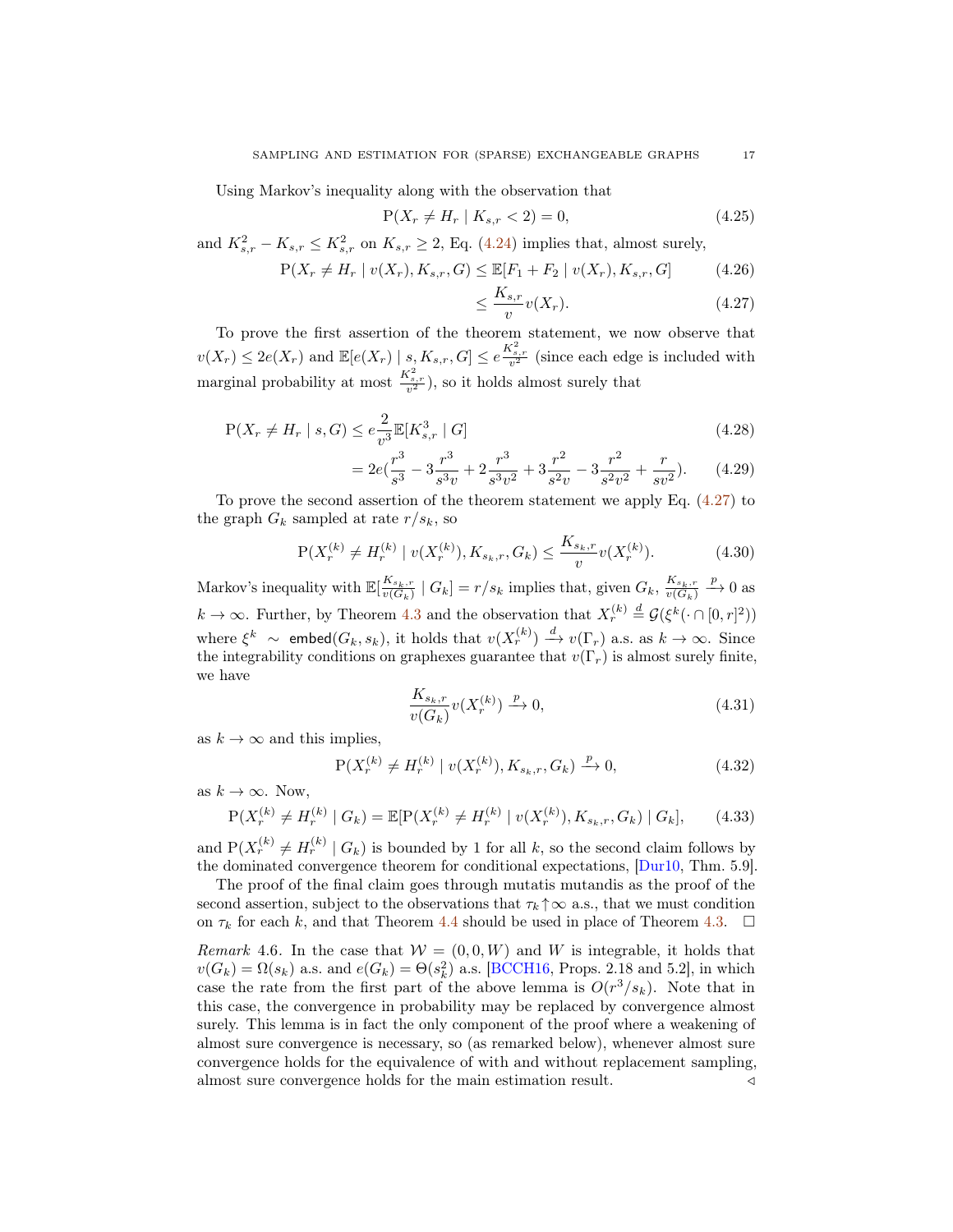It remains to show that the  $\text{Poi}(r/s_kv(G_k))$  and  $\text{Bin}(v(G_k), r/s_k)$  samplings are asymptotically equivalent. Note that the rate  $(v(G_k)/s_k)$  at which the empirical graphon is dilated guarantees that the expected number of vertices sampled according to each scheme is equal; this is the reason that this rate was chosen.

<span id="page-17-0"></span>**Lemma 4.7.** Let G be an almost surely finite random graph with v vertices. Let  $H_r$ be a random subgraph of G given by sampling  $\text{Bin}(v, \frac{r}{s})$  vertices with replacement and returning the induced edge set, and let  $M_r$  be a random subgraph of G given by sampling  $Poi(v_s^{\tau})$  vertices with replacement and returning the induced edge set. Then there is a coupling such that

$$
P(H_r \neq M_r \mid G) \leq \frac{r}{s} \ a.s. \tag{4.34}
$$

*Proof.* Conditional on  $G, H_r$  may be sampled by:

(1) sample  $K_{s,r} \sim \text{Bin}(v, r/s)$  vertices with replacement from G;

(2) return the edge set of the induced subgraph.

Conditional  $G, M_r$  may be sampled by:

- (1) sample  $J_{s,r} \sim \text{Poi}(r_s^v)$  vertices with replacement from G.
- (2) return the edge set of the induced subgraph.

Comparing the two sampling schemes, it is immediate that there is a coupling such that

$$
P(H_r \neq M_r \mid G) \le P(K_{s,r} \neq J_{s,r} \mid G). \tag{4.35}
$$

Note that  $\mathbb{E}[K_{s,r} | G] = \mathbb{E}[J_{s,r} | G]$ . The approximation of a sum of Bernoulli random variables by a Poisson with the same expectation as the sum is well studied: if  $X_1, \ldots, X_l$  are independent random variables with  $\text{Bern}(p_i)$  distributions such that  $\lambda = \sum_{i=1}^{l} p_i$  and  $T \sim \text{Poi}(\lambda)$  then there is a coupling [\[Hol12,](#page-24-14) Sec. 5.3] such that  $P(T \neq \sum_{i=1}^{l} X_i) \leq \frac{1}{\lambda} \sum_{i=1}^{s} p_i^2$ . This implies that there is a coupling of  $K_{s,r}$ and  $J_{s,r}$  such that

$$
\mathcal{P}(K_{s,r} \neq J_{s,r} \mid G) \leq \frac{r}{s},\tag{4.36}
$$

completing the proof.

4.3. **Estimating W.** We now combine our results to show that the law of the graphex process generated by the empirical graphex converges to the law of a graphex process generated by the underlying  $W$ .

<span id="page-17-1"></span>There is an immediate subtlety to address: Section [4.1](#page-11-2) deals with convergence in distribution of point processes (i.e., labeled graphs), and Section [4.2](#page-13-0) deals with convergence in distribution of unlabeled graphs. We first give the main convergence result for the point process case. In order to state this result compactly it is convenient to metrize weak convergence. To this end, we recall that the space of boundedly finite measures may be equipped with a metric such that it is a complete separable metric space [\[DVJ03,](#page-24-15) Eqn. A.2.6]. Let  $d_p(\cdot, \cdot)$  be the Prokhorov metric on the space of probability measures over boundedly finite measures induced by the aforementioned metric. Then  $d_{p}(\cdot, \cdot)$  metrizes weak convergence: i.e., for a sequence of boundedly finite random measures  $\{\Pi_n\}$  it holds that  $\Pi_n \stackrel{d}{\longrightarrow} \Pi$  as  $n \to \infty$  if and only if  $d_p(\mathcal{L}(\Pi_n), \mathcal{L}(\Pi)) \to 0$  as  $n \to \infty$ .

$$
\Box
$$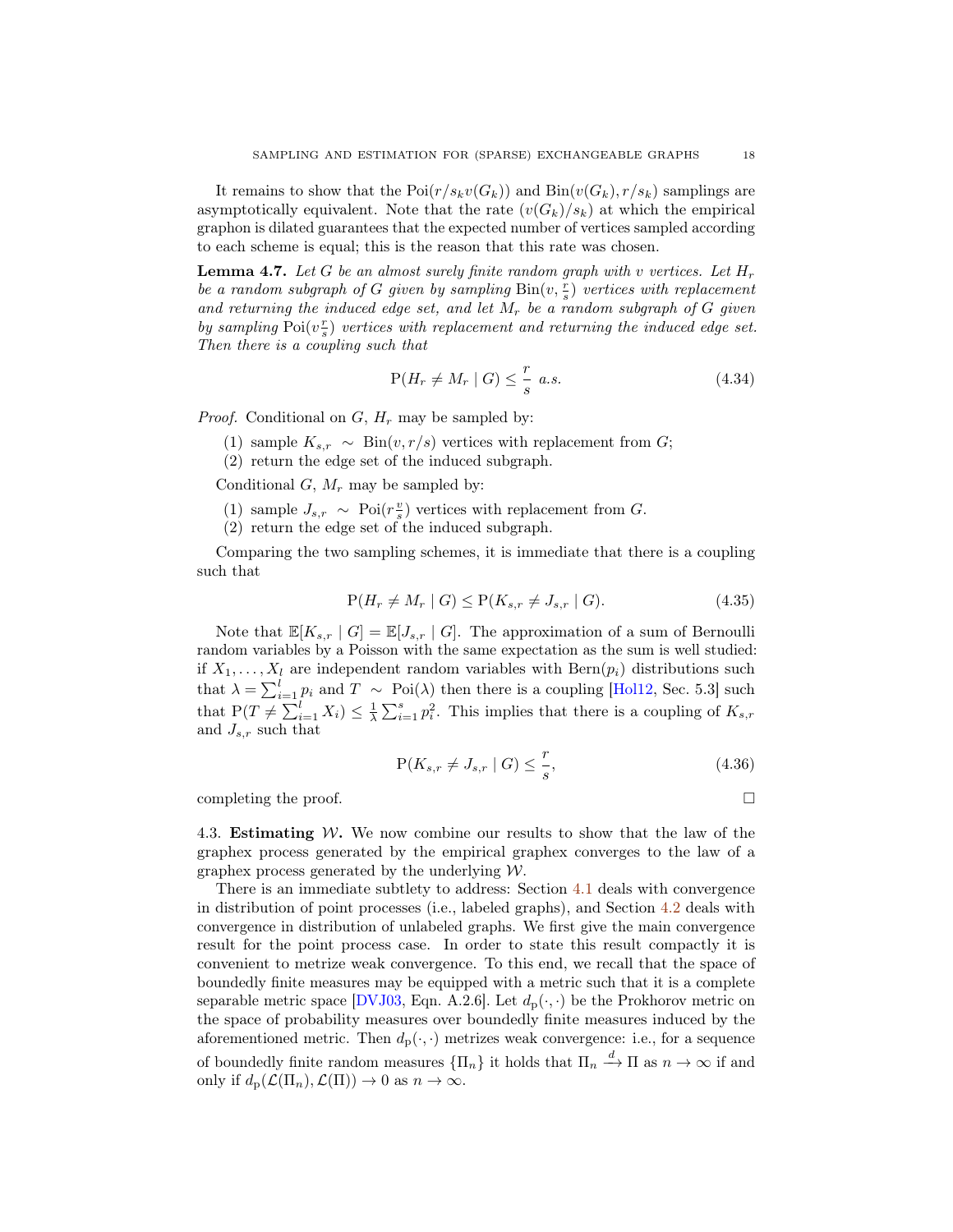**Theorem 4.8.** Let  $\Gamma$  be a graphex process generated by non-trivial graphex W and let  $s_1, s_2, \ldots$  be a (possibly random) sequence in  $\mathbb{R}_+$  such that  $s_k \uparrow \infty$  almost surely as  $k \to \infty$ . Let  $G_k = \mathcal{G}(\Gamma_{s_k})$  for  $k \in \mathbb{N}$ . Suppose that either

(1)  $(s_k)$  is independent of  $\Gamma_k$ , or

(2)  $s_k = \tau_k$  for all  $k \in \mathbb{N}$ , where  $\tau_1, \tau_2, \ldots$  are the jump times of  $\Gamma$ .

Then

$$
d_{p}(\text{KEG}(\hat{W}_{(G_k, s_k)}), \text{KEG}(\mathcal{W})) \xrightarrow{p} 0,
$$
\n(4.37)

as  $k \to \infty$ .

Proof. For notational simplicity, we treat the deterministic index case first.

For  $r \in \mathbb{R}_+$ , let embed $(G_k, s_k)|_r$  denote the probability measure over point processes on  $[0,r]^2$  induced by generating a point process according to embed $(G_k, s_k)$ and restricting to  $[0, r]^2$ .

By the triangle inequality,

$$
d_{p}(\text{KEG}(\hat{W}_{(G_k, s_k)}, r), \text{KEG}(\mathcal{W}, r)) \leq d_{p}(\text{KEG}(\hat{W}_{(G_k, s_k)}, r), \text{embed}(G_k, s_k)|_{r})
$$
\n
$$
+ d_{p}(\text{embed}(G_k, s_k)|_{r}, \text{KEG}(\mathcal{W}, r)). \quad (4.39)
$$

Conditional on  $G_k$  and  $s_k$ , let  $X_r^k$  be an  $r/s_k$ -sampling of  $G_k$  and let  $M_r^k$  be a random subgraph of  $G_k$  given by sampling  $Poi(v(G_k)r/s_k)$  vertices with replacement and returning the edge set of the vertex-induced subgraph. By Lemmas [4.5](#page-14-0) and [4.7](#page-17-0) it holds that there is a sequence of couplings such that

$$
P(M_r^k \neq X_r^k \mid G_k, s_k) \xrightarrow{p} 0, \ k \to \infty. \tag{4.40}
$$

Observe that  $\Gamma_r^k \stackrel{d}{=} \text{Lbl}_r(M_r^k, \{U_i\})$  and  $\xi_r^k \stackrel{d}{=} \text{Lbl}_r(X_r^k, \{U_i\})$ , where  $U_i \stackrel{iid}{\sim} \text{Uni}[0, r]$ for  $i \in \mathbb{N}$ . Here  $\xi_r^k$  is a random labeling of  $G_k$ , as in Theorem [4.3.](#page-11-0) Thus, the couplings of the unlabeled graphs lift to couplings of the point processes such that

$$
P(\Gamma_r^k \neq \xi_r^k \mid G_k, s_k) \xrightarrow{p} 0, \ k \to \infty. \tag{4.41}
$$

The relationship between couplings and total variation distance then implies

$$
\|\text{KEG}(\hat{W}_{(G_k, s_k)}, r) - \text{embed}(G_k, s_k)|_r\|_{\text{TV}} \xrightarrow{p} 0, \ k \to \infty,
$$
 (4.42)

so also,

$$
d_{\mathbf{p}}(\mathrm{KEG}(\hat{W}_{(G_k, s_k)}, r), \mathsf{embed}(G_k, s_k)|_r) \xrightarrow{p} 0, \ k \to \infty.
$$
 (4.43)

Second, by Theorem [4.3,](#page-11-0)

$$
d_{p}(\mathsf{embed}(G_{k}, s_{k})|_{r}, \text{KEG}(\mathcal{W})) \xrightarrow{p} 0, k \to \infty.
$$
 (4.44)

Thus,

$$
d_{\mathcal{P}}(\text{KEG}(\hat{W}_{(G_k, s_k)}, r), \text{KEG}(\mathcal{W}, r)) \xrightarrow{p} 0, \ k \to \infty.
$$
 (4.45)

By [\[Kal01,](#page-24-12) Lem. 4.4], convergence in probability for each element of a sequence lifts to convergence in probability of the entire sequence:

$$
(d_{p}(\text{KEG}(\hat{W}_{(G_k,s_k)},1),\text{KEG}(\mathcal{W},1)),d_{p}(\text{KEG}(\hat{W}_{(G_k,s_k)},2),\text{KEG}(\mathcal{W},2)),\cdots)\xrightarrow{p} 0, k \to \infty.
$$
\n(4.46)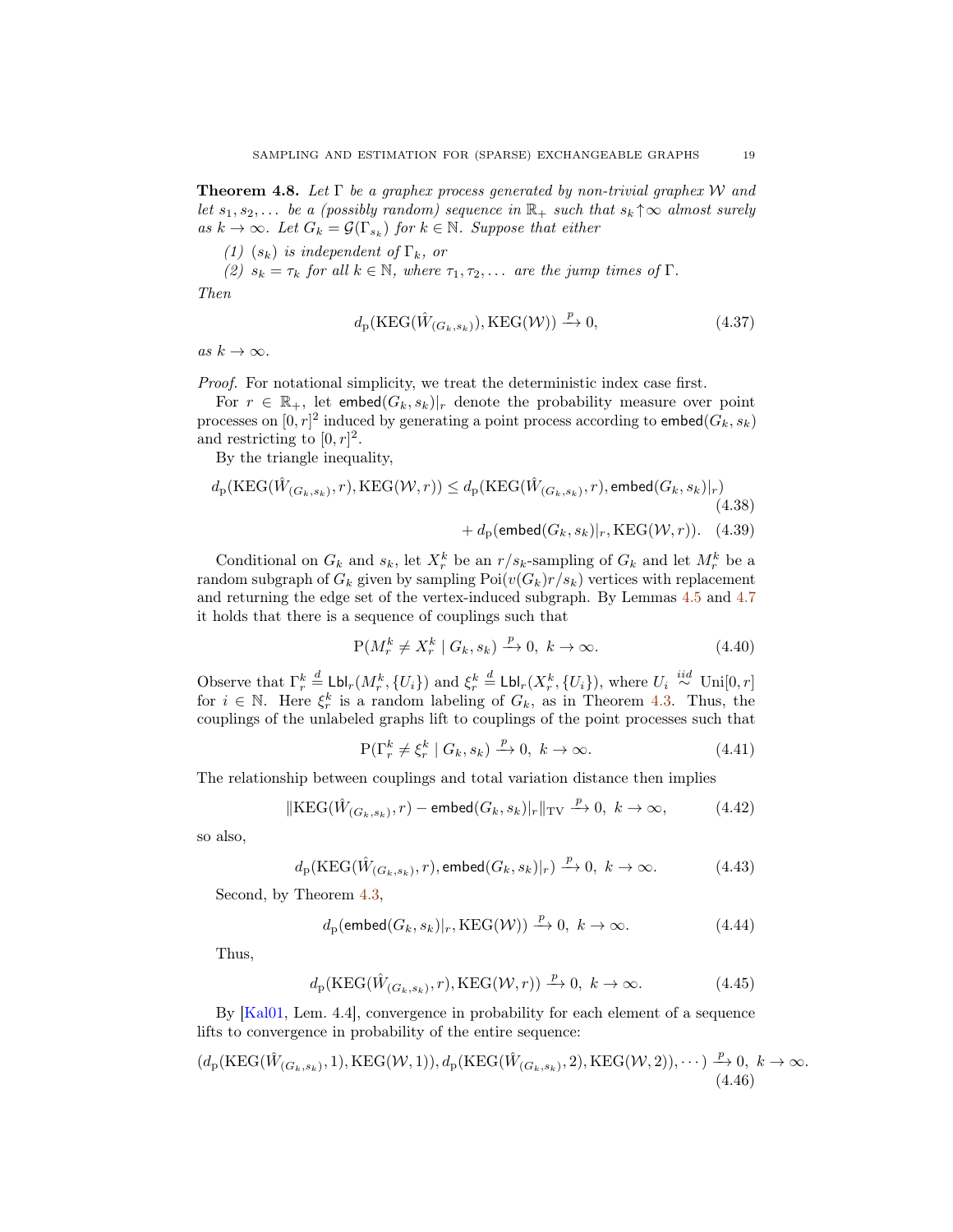As the space of boundedly finite measures on  $\mathbb{R}^2_+$  is homeomorphic to the space of sequences of restrictions of boundedly finite measures to  $[0, r]^2$ , for  $r \in \mathbb{N}$ , it follows that

$$
d_{\mathbf{p}}(\mathbf{KEG}(\hat{W}_{(G_k, s_k)}), \mathbf{KEG}(\mathcal{W})) \xrightarrow{p} 0, \ k \to \infty.
$$
 (4.47)

The same proof mutatis mutandis applies for convergence along the jump times. The main substitution is the use of Theorem [4.4](#page-12-0) in place of Theorem [4.3.](#page-11-0)  $\Box$ 

*Remark* 4.9. For graphexes such that  $e(G_k)/s_k^3 \to 0$  a.s. and  $v(G_k) = \Omega(s_k)$  the convergence in probability above can be replaced by almost sure convergence by replacing all the convergence in probability statements in the body of the proof by almost sure statements. This class of such graphexes includes all integrable  $(0, 0, W)$ .

We now turn to the analogous result for the case of unlabeled graphs generated by the dilated empirical graphon. We begin with a technical lemma that allows us to deduce convergence in distribution of unlabeled graphs from convergence in distribution of the associated adjacency measures. Note that the map taking an adjacency measure to its associated graph is measurable, but not continuous, and so this result does not follow from a naive application of the continuous mapping theorem.

<span id="page-19-0"></span>**Lemma 4.10.** Let S be a discrete space, T a metric space,  $Q_1, Q_2, \ldots$  a tight sequence of probability measures on S, and K a probability kernel from S to T, such that  $K$  is injective when considered as a map from probability measures on S to probability measures on T. If  $Q_1K, Q_2K, \ldots$  converge weakly to  $QK$  then  $Q_1, Q_2, \ldots$  converges weakly to  $Q$ .

*Proof.* Assume otherwise. Case 1:  $Q_n \to Q' \neq Q$  weakly. By [\[Kal01,](#page-24-12) Lem. 16.24] and the discreteness of S,  $Q_n K \to Q' K$  weakly. Since K is injective  $Q' K \neq Q K$ , a contradiction.

Case 2:  $Q_n$  does not converge weakly. Since the sequence  $Q_n$  is tight it does converge subsequentially. Choose two infinite subsequences  $Q_{i_1}, Q_{i_2}, \ldots$  and  $Q_{j_1}, Q_{j_2}, \ldots$  with respective limits  $Q', Q''$  with  $Q' \neq Q''$ . But then, by [\[Kal01,](#page-24-12) Lem. 16.24] and the discreteness of S,  $Q'_{i_k}K \to Q'K$  and  $Q''_{j_k}K \to Q''K$ , hence  $Q'K = QK = Q''K$ , but K is injective, hence  $Q' = Q = Q''$ , a contradiction.  $\square$ 

The motivating application of this last lemma is showing that a sequence of graphs  $G_1, G_2, \ldots$  converge in distribution if and only if their random labelings into [0, s] for some s also converge in distribution. To parse the following theorem, note that when G is a finite random graph, and  $s \in \mathbb{R}_+$ , then  $P(G \in \cdot)$ embed $(\cdot, s) = P(\text{Lbl}_s(G) \in \cdot)$ .

<span id="page-19-1"></span>**Lemma 4.11.** Let  $K_s(\cdot)$  = embed $(\cdot, s)$  for  $s \in \mathbb{R}_+$ , let  $Q, Q_1, Q_2, \ldots$  be probability measures on the space of almost surely finite random graphs, let  $\zeta_k = Q_k K_s$  and let  $\zeta = QK_s$ . Then,  $Q_k \to Q$  weakly as  $k \to \infty$  if and only if  $\zeta_k \to \zeta$  weakly as  $k \to \infty$ .

Proof. The forward direction (convergence in distribution of the random graphs implies convergence in distribution of the random adjacency measures) follows immediately from the discreteness of the space of finite graphs and [\[Kal01,](#page-24-12) Lem. 16.24].

Conversely, suppose that  $\zeta_k \to \zeta$  weakly as  $k \to \infty$ , and, for every  $n \in \mathbb{N}$ , let  $E_n$ be the set of adjacency measures  $\xi$  such that  $\xi([0, s]^2) \leq n$ , i.e.,  $E_n$  is the event that the graph has fewer than n edges. Note that  $E_n$  is a  $\zeta$ -continuity set by the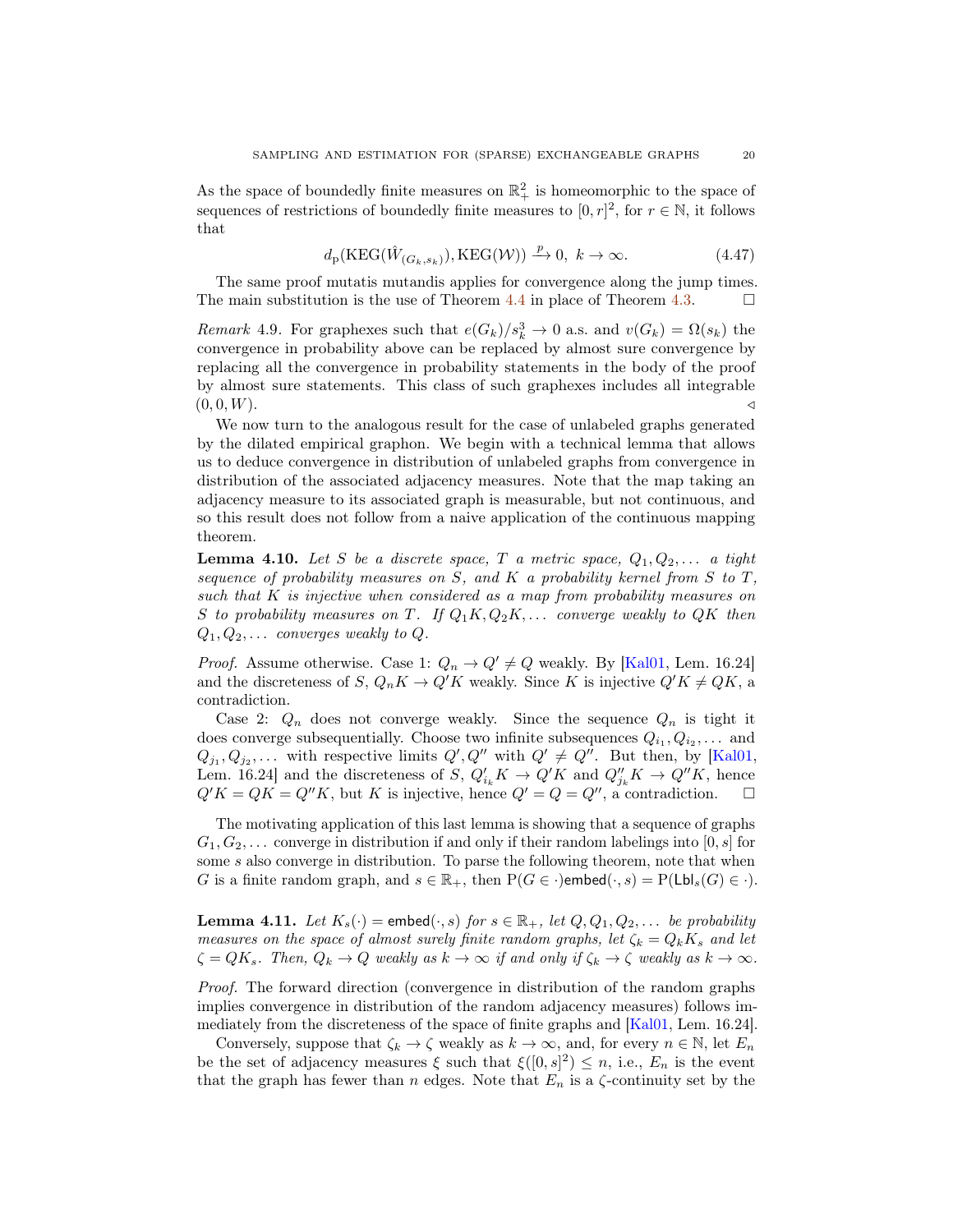definition of  $K_s$ , and therefore, by weak convergence,  $\zeta_k(E_n) \to \zeta(E_n)$  as  $k \to \infty$ for every  $n \in \mathbb{N}$ . Let  $E'_n$  be the set of graphs with fewer than n edges. By definition,  $Q_k(E'_n) = \zeta_k(E_n)$  and  $Q(E'_n) = \zeta(E_n)$ , hence  $Q_k(E'_n) \to Q(E'_n)$ . But  $E'_n$  is a finite (hence, compact) set, hence  ${Q_k}_{k\in\mathbb{N}}$  is tight. Noting in addition that  $K_s$  is injective, the result follows from Lemma [4.10.](#page-19-0)  $\Box$ 

The following theorem is a formalization of  $\hat{W}_{(G_k,s_k)} \to_{\text{GP}} W$  as  $k \to \infty$  in probability:

<span id="page-20-1"></span>**Theorem 4.12.** Let  $\Gamma$  be a graphex process generated by non-trivial graphex W and let  $s_1, s_2, \ldots$  be a (possibly random) sequence in  $\mathbb{R}_+$  such that  $s_k \uparrow \infty$  almost surely as  $k \to \infty$ . Let  $G_k = \mathcal{G}(\Gamma_{s_k})$  for  $k \in \mathbb{N}$ . Suppose that either

(1)  $(s_k)$  is independent of  $\Gamma_k$ , or

(2)  $s_k = \tau_k$  for all  $k \in \mathbb{N}$ , where  $\tau_1, \tau_2, \ldots$  are the jump times of  $\Gamma$ .

Then, for every infinite sequence  $N \subseteq \mathbb{N}$ , there exists an infinite subsequence  $N' \subseteq N$ , such that

$$
\hat{W}_{(G_k, s_k)} \to_{\text{GP}} \mathcal{W} \text{ a.s.}
$$
\n
$$
(4.48)
$$

 $along N'.$ 

*Proof.* We first treat the case (1) where the times  $(s_k)$  are independent of Γ.

Let  $N \subseteq \mathbb{N}$  be an infinite sequence. Theorem [4.8](#page-17-1) implies that there is some infinite subsequence  $N' \subseteq N$  such that, for all  $r \in \mathbb{R}_+$ , KEG $(\hat{W}_{(G_k, s_k)}, r) \to \text{KEG}(\mathcal{W}, r)$ weakly almost surely along  $N'$ .

Let  $r \in \mathbb{R}_+$  and  $K_r(\cdot) = \text{embed}(\cdot, r)$ . For all  $k \in N'$ ,

$$
\text{uKEG}(\hat{W}_{(G_k, s_k)}, r)K_r = \text{KEG}(\hat{W}_{(G_k, s_k)}, r) \text{ a.s.},\tag{4.49}
$$

and uKEG( $W, r$ )K<sub>r</sub> = KEG( $W, r$ ). Moreover, the graph corresponding to a size-r graphex process is almost surely finite. Thus Lemma [4.11](#page-19-1) applies and we have that  $\operatorname{uKEG}(\hat{W}_{(G_k, s_k)}, r) \to \operatorname{uKEG}(\mathcal{W}, r)$  weakly a.s. along N'. This holds for all  $r \in \mathbb{R}_+$ , so we have even that  $\hat{W}_{(G_k, s_k)} \to_{\text{GP}} W$  a.s. along N'.

The same proof mutatis mutandis applies for convergence along the jump times.  $\Box$ 

Remark 4.13. For graphexes such that  $e(G_k)/s_k^3 \to 0$  a.s. and  $v(G_k) = \Omega(s_k)$ , Theorem [4.8](#page-17-1) implies that  $\hat{W}_{(G_k,s_k)} \to_{\text{GP}} W$  as  $k \to \infty$  almost surely and not merely in probability. The class of graphexes with these two properties includes all graphexes of the form  $(0, 0, W)$  for integrable W.

#### 5. Estimation for unknown sizes

<span id="page-20-0"></span>We now turn to the case where only the graph structure of the graphex process is observed, rather than the graph structure and the sizes of the observation.

We first show how distinct adjacency measures can give rise to the same graph sequence. For a measurable map  $\phi : \mathbb{R}_+ \to \mathbb{R}_+$  and adjacency measure  $\xi$ , define  $\xi^{\phi}$ to be the measure given by  $\xi^{\phi}(A \times B) = \xi(\phi^{-1}(A) \times \phi^{-1}(B))$ , for every measurable  $A, B \subseteq \mathbb{R}_+$ . The graph sequences underlying an adjacency measure  $\xi$  is invariant to the action  $\phi \mapsto \xi^{\phi}$  of every strictly monotonic and increasing function  $\phi$ .

<span id="page-20-2"></span>**Proposition 5.1.** Let  $\xi$  be an adjacency measure and let  $\phi : \mathbb{R}_+ \to \mathbb{R}_+$  be strictly monotonic and increasing. Then  $\mathscr{G}(\xi) = \mathscr{G}(\xi^{\phi})$ .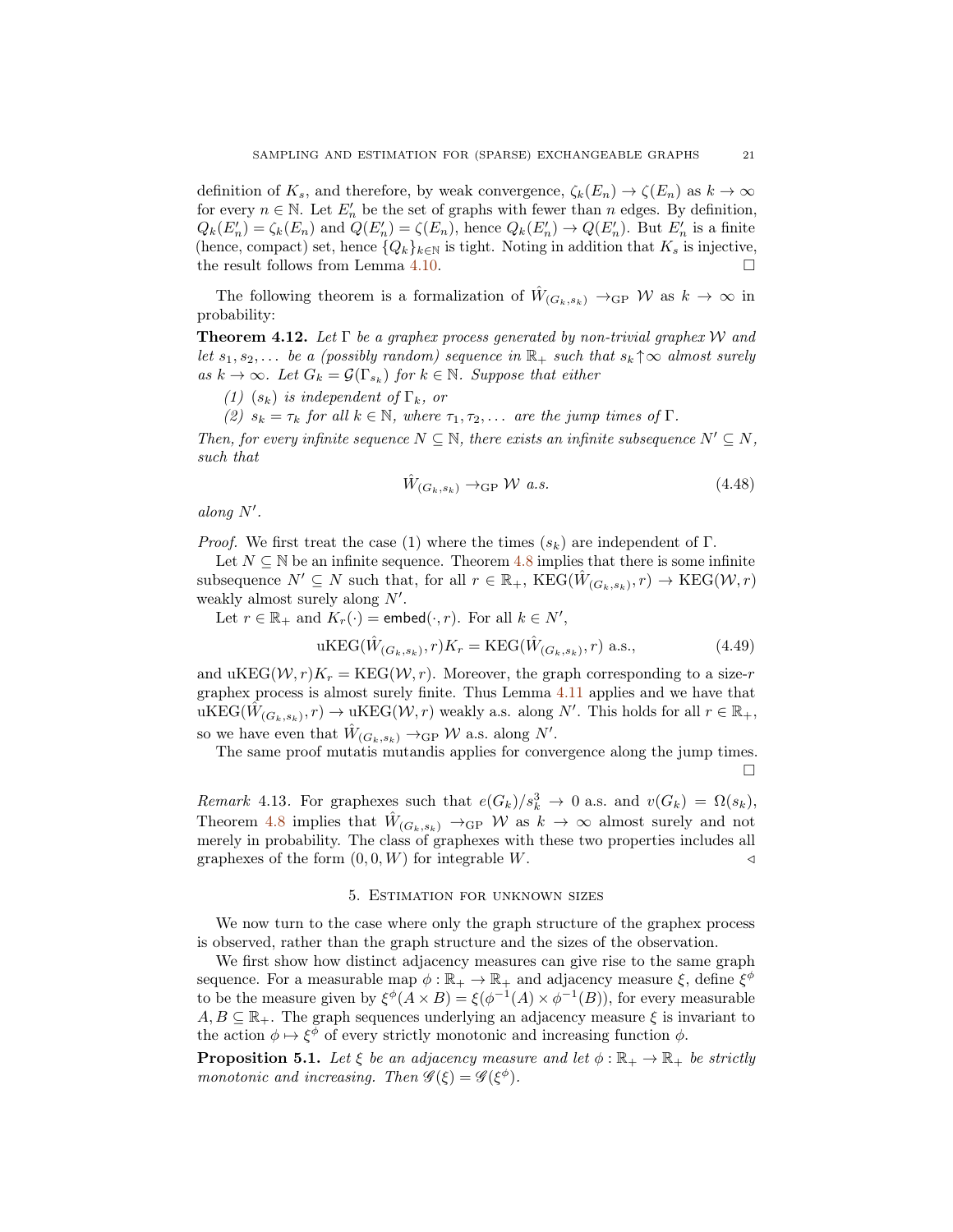*Proof.* Let  $\{\tau_k\}$  and  $\{\tau_k^{\phi}\}\$  be the stopping sizes of  $\xi$  and  $\xi^{\phi}$ , respectively.

Since  $\phi$  is strictly monotonic it is also invertible. From this observation it is easily seen that  $(\theta_i, \theta_j)$  is an atom of  $\xi$  if and only if  $(\phi(\theta_i), \phi(\theta_j))$  is an atom of  $\xi^{\phi}$ . It is then clear that, for all  $k \in \mathbb{N}$ ,  $\phi(\tau_k) = \tau_k^{\phi}$  and, moreover, the graph structure of  $\{(x_i, \tau_k) : (x_i, \tau_k) \in \xi\}$  is equal to the graph structure of  $(y_i, \tau_k^{\phi}) : (y_i, \tau_k^{\phi}) \in \xi^{\phi}$ . That is, the subgraph of all edges added at the kth step is equal for both graph sequences, for all  $k \in \mathbb{N}$ . Moreover, the first entry of each graph sequence is (obviously) equal to the subgraph of all edges added at the first step. The proof is then completed by induction.

If  $\phi$  is an arbitrary strictly monotonic mapping and  $\xi$  is an exchangeable adjacency measure, it will not generally be the case that  $\xi^{\phi}$  is exchangeable. One family of mappings that preserves exchangeability is  $\phi(x) = cx$ , for  $c \in \mathbb{R}_+$ . We define the c-dilation of an adjacency measure  $\xi$  to be the adjacency measure  $\xi^{\phi}$  for this map. Because  $\xi^{\phi}$  is exchangeable there is some graphex W' that generates it: the next result shows that the  $\frac{1}{c}$ -dilation of a graphex process corresponds to a *c*-dilation of its graphex.

<span id="page-21-0"></span>**Lemma 5.2.** Let  $\Gamma$  be a graphex process with graphex  $\mathcal{W} = (I, S, W)$ . Then the  $\frac{1}{c}$ -dilation of  $\Gamma$  is a graphex process  $\Gamma'$  with generating graphex  $\mathcal{W}' = (I', S', W')$ where  $I' = c^2 I$ ,  $S'(x) = cS(x/c)$ , and  $W'(x, y) = W(x/c, y/c)$ .

*Proof.* Let  $\Gamma$  be a graphex process generated by W with latent Poisson processes  $\Pi, \Pi_1, \Pi_2, \ldots$ , and  $\Pi^i$  on  $\mathbb{R}^2_+$  and  $\mathbb{R}^3_+$ , respectively. Define  $f(\Pi) = \{(\frac{1}{c}\theta, c\theta)$ :  $(\theta, \vartheta) \in \Pi$ , define  $f(\Pi_n) = \{(\frac{1}{c}\sigma, c\chi) : (\sigma, \chi) \in \Pi_n\}$ , for  $n \in \mathbb{N}$ , and define  $f(\Pi^i)$  $\{(\frac{1}{c}\rho, \frac{1}{c}\rho', c^2\eta) : (\rho, \rho', \eta) \in \Pi^i\}.$  Note that  $f(\Pi)$  and  $f(\Pi_n)$ , for  $n \in \mathbb{N}$ , are unit-rate Poisson processes on  $\mathbb{R}^2_+$ , and  $f(\Pi^i)$  is a unit-rate Poisson process on  $\mathbb{R}^3_+$ . Indeed, the joint law of  $(\Pi, \Pi_1, \Pi_2, \ldots, \Pi^i)$  is the same as that of  $(f(\Pi), f(\Pi_1), f(\Pi_2), \ldots, f(\Pi^i))$ .

Then  $\Gamma'$ , the  $\frac{1}{c}$ -dilation of  $\Gamma$ , is the graphex process generated by W' with latent Poisson processes  $f(\Pi), f(\Pi_1), f(\Pi_2), \ldots, f(\Pi^i)$  reusing the same i.i.d. collection  $(\zeta_{\{i,j\}})$  in [0, 1] as was used to generate Γ. To see this, note that Γ' includes edge  $(\frac{1}{c}\theta_i, \frac{1}{c}\theta_j)$  if and only if  $\zeta_{\{i,j\}} \leq W'(c\vartheta_i, c\vartheta_j)$  if and only if  $\zeta_{\{i,j\}} \leq W(\vartheta_i, \vartheta_j)$  if and only if Γ includes edge  $(θ<sub>i</sub>, θ<sub>j</sub>)$ . Similarly, Γ' includes edge  $($  $\frac{1}{c}θ<sub>i</sub>, \frac{1}{c}σ<sub>ij</sub>)$  if and only if  $c\chi_{ij} \leq S'(c\vartheta) = cS(\vartheta)$  if and only if  $\chi_{ij} \leq S(\vartheta)$  if and only if  $\Gamma$  includes edge  $(\theta_i, \sigma_{ij})$ . Finally, Γ' includes edge  $(\frac{1}{c}\rho, \frac{1}{c}\rho')$  if and only if  $c^2\eta \leq I' = c^2I$  if and only if  $\Gamma$  includes edge  $(\rho, \rho')$ . Thus  $\Gamma'$  is a  $\frac{1}{c}$ -dilation of  $\Gamma$ , as was to be shown.  $\Box$ 

Define the c-dilation of a graphex  $W$  to be the graphex  $W'$  defined in the statement of Lemma [5.2.](#page-21-0) We have the following consequence:

<span id="page-21-1"></span>**Theorem 5.3.** Let W be a graphex, let W' be the c-dilation of W for some  $c > 0$ , and let  $\Gamma$  and  $\Gamma'$  be graphex processes with graphexes W and W', respectively. Then  $\mathscr{G}(\Gamma) \stackrel{d}{=} \mathscr{G}(\Gamma').$ 

*Proof.* Follows immediately from Lemma [5.2](#page-21-0) and Proposition [5.1.](#page-20-2)  $\Box$ 

As a consequence of this result, if the observed data is the graph sequence—that is, if the size s is unknown—then the dilation of the generating graphex is not identifiable. Therefore, the notion of estimation that we used in the known-size setting is not appropriate, because it requires  $\mathcal{G}_r(\mathcal{W}_n) \stackrel{d}{\to} \mathcal{G}_r(\mathcal{W})$  as  $n \to \infty$  for all sizes  $r \in \mathbb{R}_+$ .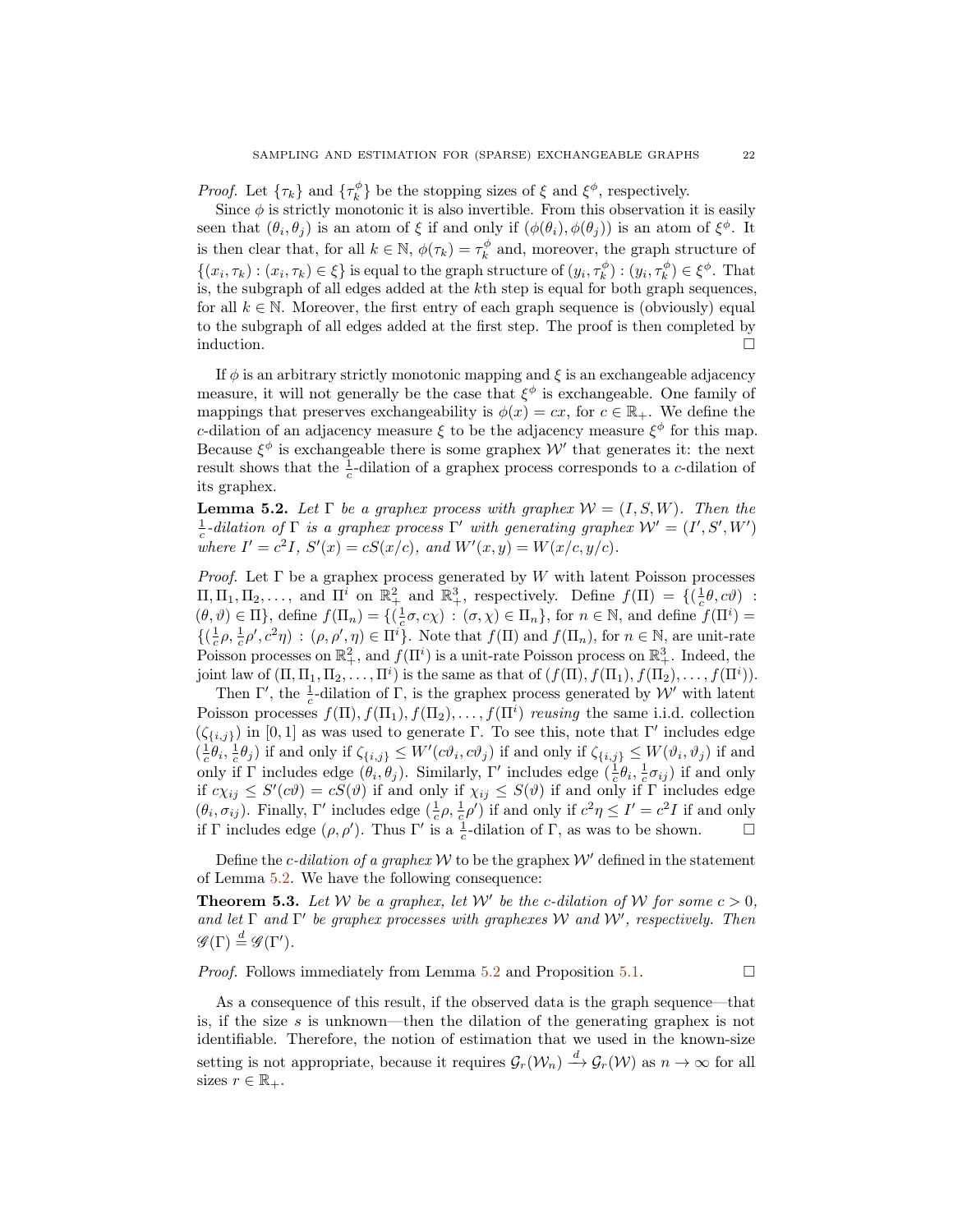The appropriate notion of estimation in this setting is then:

**Definition 5.4.** Let  $W, W_1, W_2, \ldots$  be a sequence of graphexes, and let  $\Gamma, \Gamma^1, \Gamma^2, \ldots$ be graphex processes generated by each graphex. Write  $\mathcal{W}_k \to_{\text{GS}} \mathcal{W}$  as  $k \to \infty$ when  $\mathscr{G}(\Gamma^k) \stackrel{d}{\longrightarrow} \mathscr{G}(\Gamma)$  as  $k \to \infty$ .

Note that this is equivalent to requiring convergence in distribution of the length-l prefixes of the graph sequences, for all  $l \in \mathbb{N}$ . Intuitively, a length-l graph sequence generated by the estimator is close in distribution to a length-l graph sequence generated by the true graphex, provided the observed graph is large enough. This perspective explains how a sequence of compactly supported graphexes can estimate a graphex that is not itself compactly supported. The following is immediate from Theorem [5.3.](#page-21-1)

<span id="page-22-2"></span>**Corollary 5.5.** Let  $W, W_1, W_2, \ldots$  be a sequence of graphexes, let  $c, c_1, c_2, \cdots > 0$ , and let  $W^c, W_1^{c_1}, W_2^{c_2}, \ldots$  be the corresponding dilations. Then  $\mathcal{W}_k \to_{\text{GS}} \mathcal{W}$  as  $k \to \infty$  if and only if  $\mathcal{W}_k^{c_k} \to_{\text{GS}} \mathcal{W}^c$  as  $k \to \infty$ .

Intuitively speaking,  $W_k \rightarrow_{\text{GS}} W$  as  $k \rightarrow \infty$  demands less than  $W_k \rightarrow_{\text{GP}} W$  as  $k \to \infty$ , because in the former case we don't need to find a correct rate of dilation for the graphex. The intuition that convergence in distribution of the graph sequence is weaker than convergence in distribution of  $(\mathcal{G}(\Gamma_s))_{s\in\mathbb{R}_+}$  is borne out by the next lemma:

<span id="page-22-1"></span>**Lemma 5.6.** Let  $W, W_1, W_2, \ldots$  be graphexes where W is non-trivial and  $W_k \rightarrow_{\text{GP}}$ W as  $k \to \infty$ . Then  $W_k \to_{\text{GS}} W$  as  $k \to \infty$ .

*Proof.* Let  $\Gamma^k$  be graphex processes generated by  $W_k$ , and let  $\Gamma$  be generated by  $W$ . For  $n \in \mathbb{N}$ , let  $G_n^k = \mathcal{G}(\Gamma_n^k)$ , and let  $G_n = \mathcal{G}(\Gamma_n)$ .

Consider the sequence  $H_n^k = (\mathscr{G}(\Gamma_1^k), \mathscr{G}(\Gamma_2^k), \ldots, \mathscr{G}(\Gamma_n^k)),$  where each entry is itself an a.s. finite graph sequence and entry j is a prefix of entry  $j+1$ . Let  $\eta_n^k = P(H_n^k \in \cdot)$ , and let  $\eta_n = P((\mathscr{G}(\Gamma_1), \mathscr{G}(\Gamma_2), \ldots, \mathscr{G}(\Gamma_n)) \in \cdot)$ . Intuitively speaking, we are breaking up the graph sequence of the entire graphex process into the graph sequences up to size  $1, 2, \ldots$  and  $\eta_n$  is the joint distribution of the first n of these partial graph sequences. Our short term goal is to show that  $\eta_n^k \to \eta_n$  weakly as  $k \to \infty$ .

To that end, let  $G$  be a finite graph and consider the random variable

$$
L_n(G) = (\mathcal{G}(\mathsf{Lbl}_n(G)([0,j)^2 \cap \cdot)))_{j=1,\dots,n}.\tag{5.1}
$$

This is a nested sequence of graph sequences given by mapping  $G$  to an adjacency measure on  $[0, n)^2$  and then returning the sequence of graph sequences corresponding to this adjacency matrix at sizes  $1, \ldots, n$ . The significance of this construction is that we may use it to define a probability kernel,

$$
K_n(G, \cdot) = \mathcal{P}(L_n(G) \in \cdot),\tag{5.2}
$$

such that that  $P(G_n^k \in \cdot)K_n = \mathbb{E}K_n(G_n^k, \cdot) = \eta_n^k$  and  $P(G_n \in \cdot)K_n = \mathbb{E}K_n(G_n, \cdot) =$  $\eta_n$ . By assumption, we have  $\mathcal{W}_k \to_{\text{GP}} W$  as  $k \to \infty$ , whence  $G_n^k$  $\stackrel{d}{\longrightarrow} G_n$  as  $k \to \infty$ . By the discreteness of the space of finite graphs and [\[Kal01,](#page-24-12) Lem. 16.24] it then holds that,

$$
P(G_n^k \in \cdot)K_n \to P(G_n \in \cdot)K_n,\tag{5.3}
$$

weakly as  $k \to \infty$ . It thus holds by the construction of  $K_n$  that

<span id="page-22-0"></span>
$$
\eta_n^k \to \eta_n,\tag{5.4}
$$

weakly as  $k \to \infty$ .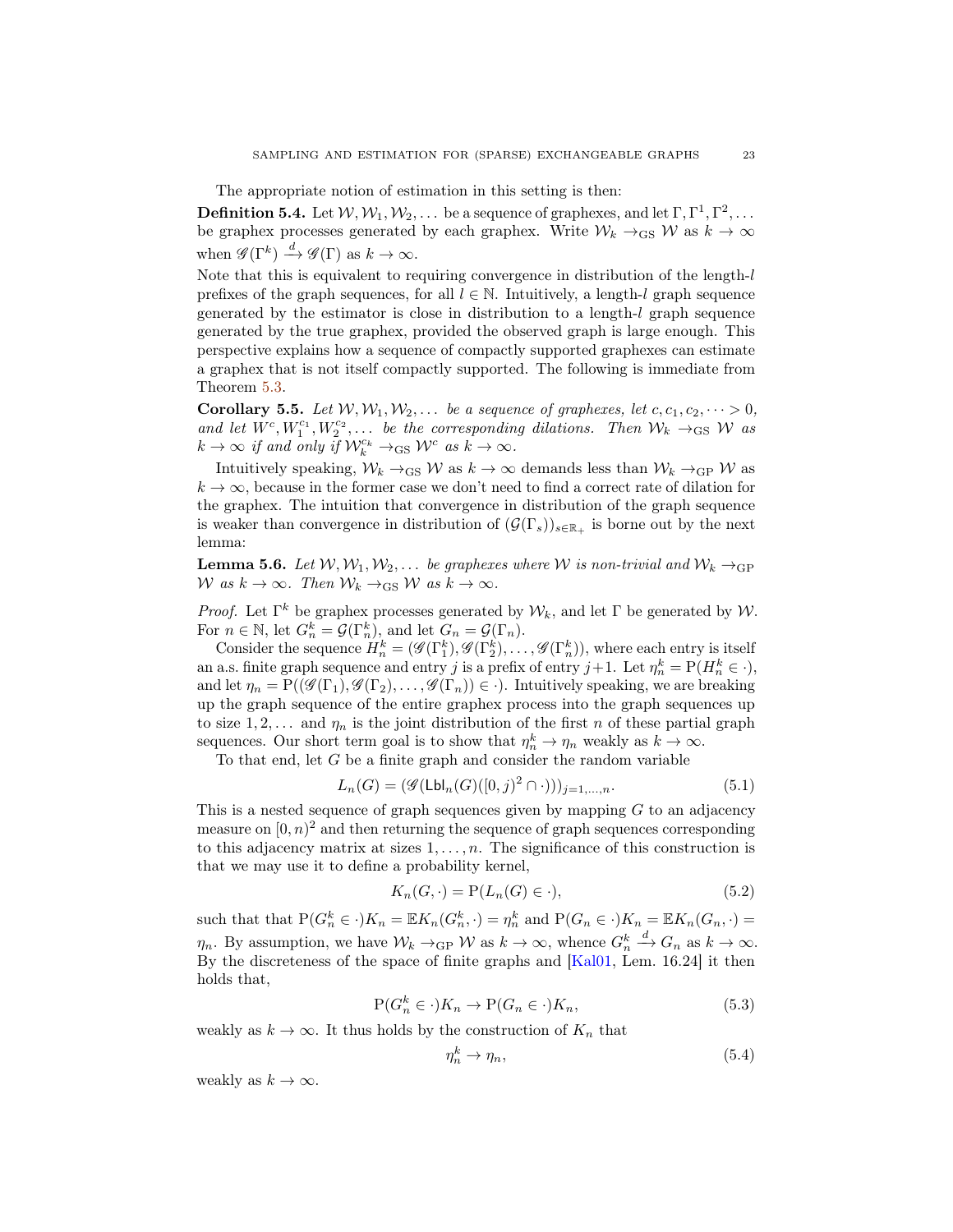We now have that an arbitrary length prefix of the graph sequence converges in distribution, when the notion of length is given by the latent sizes. It remains to argue that this convergence holds for arbitrary prefixes in the usual sequence sense. To that end, we observe that because Eq. [\(5.4\)](#page-22-0) holds for all  $n \in \mathbb{N}$ , by [\[Kal01,](#page-24-12) Thm. 4.29] it further holds that

$$
(\mathcal{G}(\Gamma_1^k), \mathcal{G}(\Gamma_2^k), \dots) \stackrel{d}{\longrightarrow} (\mathcal{G}(\Gamma_1), \mathcal{G}(\Gamma_2), \dots), \ k \to \infty.
$$
 (5.5)

There is function  $f$  such that, for every locally finite but infinite adjacency measure  $\xi$  on  $\mathbb{R}^2_+$ , with restrictions  $\xi_j$  to  $[0, j)^2$ ,

$$
f(\mathcal{G}(\xi_1), \mathcal{G}(\xi_2), \dots) = \mathcal{G}(\xi)
$$
\n(5.6)

and f is even continuous because every finite prefix of  $\mathscr{G}(\xi)$  is determined by some finite prefix of the left hand side. Extend  $f$  to the space of all nested graph sequences arbitrarily. Note that f is continuous at  $\Gamma$  a.s. because  $\Gamma$  is a.s. locally finite and  $\|W\|_1 > 0$  implies  $\Gamma$  is a.s. infinite. Hence, the result follows by the continuous mapping theorem [\[Kal01,](#page-24-12) Thm. 4.27].  $\square$ 

We now turn to establishing the main estimation result for the setting where the sizes are not included as part of the observation. In this setting, the observations are increasing sequences of graphs  $G_1, G_2, \ldots$ . There are two natural models for the observations: In one model,  $G_k = \mathcal{G}(\Gamma_{s_k})$  for some graphex process  $\Gamma$  and (possibly random, independent, and a.s.) increasing and diverging sequence of sizes  $s_1, s_2, \ldots$ . Alternatively, in the other model, the sequence  $G_1, G_2, \ldots$  is the graph sequence  $\mathscr{G}(\Gamma)$  of some graphex process  $\Gamma$ .

A natural estimator is the empirical graphon,  $\tilde{W}_{G_k}$ , reflecting the intuition that the dilation necessary in the previous section for convergence of the generated graphex process is irrelevant for convergence in distribution of the associated graph sequence. Somewhat more precisely, we view the empirical graphon as the canonical representative of the equivalence class of graphons given by equating graphons that induce the same distribution on graph sequences. The main result of this section is that  $W_{G_k} \to_{\text{GS}} W$  as  $k \to \infty$  in probability, for either of the natural models for the observed sequence  $G_1, G_2, \ldots$ .

**Theorem 5.7.** Let  $\Gamma$  be a graphex process generated by some non-trivial graphex W and let  $G_1, G_2, \ldots$  be some sequence of graphs such that either

- (1) There is some random sequence  $(s_k)$ , independent from  $\Gamma$ , such that  $s_k \uparrow \infty$ a.s. and  $G_k = \mathcal{G}(\Gamma_{s_k})$  for all  $k \in \mathbb{N}$ , or
- $(2)$   $(G_1, G_2, \ldots) = \mathscr{G}(\Gamma).$

Then, for every infinite sequence  $N \subseteq \mathbb{N}$ , there is an infinite subsequence  $N' \subseteq N$ , such that

$$
\tilde{W}_{G_k} \to_{\text{GS}} \mathcal{W} \ a.s.,\tag{5.7}
$$

 $along N'.$ 

*Proof.* We prove case (1). Case (2) follows mutatis mutandis, substituting  $\tau_k$  for  $s_k$ .

Let  $\hat{W}_{(G_k, s_k)}$  denote the dilated empirical graphon of  $G_k$  with observation size s<sub>k</sub>. By Theorem [4.12,](#page-20-1) for every sequence  $N \subseteq \mathbb{N}$ , there is an infinite subsequence  $N' \subseteq N$ , such that  $\hat{W}_{(G_k,s_k)} \to_{\text{GP}} W$  along N'. By Lemma [5.6](#page-22-1) and W being non-trivial, this implies that  $\hat{W}_{(G_k, s_k)} \to_{\text{GS}} W$  along N'. For every  $k, \tilde{W}_{G_k}$  is some dilation of  $\hat{W}_{(G_k, s_k)}$ , hence, the result follows by Corollary [5.5.](#page-22-2)